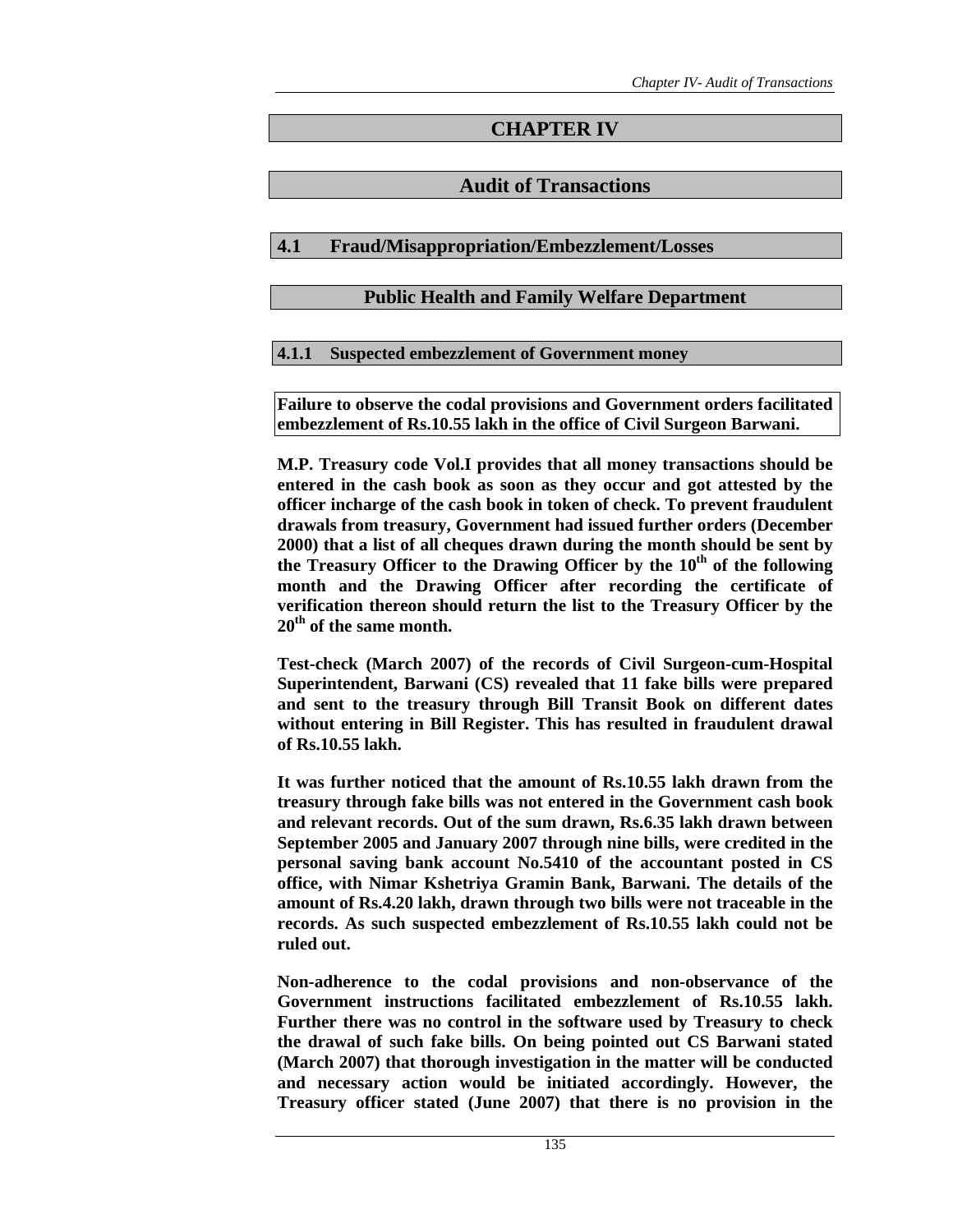**system to record the bill numbers and held the DDO responsible for fraudulent drawals.** 

**The matter was referred to the Government in May 2007; reply had not been received (November 2007).** 

#### **Horticulture Department**

**4.1.2 Loss of Rs.37.56 lakh in the implementation of the scheme for development of tree borne oilseeds** 

## **Irregular deposit of fund in a non nationalised bank which went bankrupt resulted in loss of Rs.37.56 lakh.**

The Government of India (GOI), devised a programme and sanctioned (October 2004) Rs.74.90 lakh to the State Government under the Central Tenth Five Year Plan for Integrated Development of Tree Borne Oilseeds (TBO) like Neem, Karanja, Mahua, Jatropha etc. in nurseries for further plantation on government/private farmer's land. The scheme was implemented through National Oilseeds and Vegetable Oils Development Board (NOVOD) and after plantation, trees were to be maintained for two years for which NOVOD would provide funds. Against Rs.74.90 lakh, NOVOD provided Rs.56.18 lakh (November 2004: Rs.37.45 lakh and October 2005: Rs.18.73 lakh) for the programme with the condition that a separate bank account for NOVOD funds be opened in any nationalised bank.

Test-check (February and March 2007) of the records of the Director, Horticulture, Bhopal (Director) and Deputy Director, Horticulture Sagar (DDH) revealed that the Director provided (December 2004) Rs.37.45 lakh to the DDH Sagar for implementation of the said programme in Sagar district. Contrary to the provision, the DDH Sagar deposited (December 2004) the money in the District Co-operative Bank, Sagar instead of depositing in a nationalised bank on the verbal instruction of Collector, Sagar. The Co-operative Bank became bankrupt (July 2005) and the unutilised amount of Rs.37.56 lakh (including interest) lying with the bank could not be drawn (May 2007). Out of second instalment of Rs.18.73 lakh received from NOVOD the Director provided (November 2005) Rs.9.72 lakh to the DDH Sagar. Rupees 9.01 lakh were retained by the Director and were lying unutilized (May 2007). Out of second instalment and interest thereon DDH dug 2.11 lakh pits and planted 1.47 lakh plants by spending Rs.10.12 lakh and left the remaining 0.64 lakh pits without plantation. There was no expenditure on maintenance and irrigation of these plants during dry (non-rainy season) period, which severely reduced the chances of survival of these plants. It was further noticed that no physical verification of plants was carried out.

On being pointed out in audit the Director and DDH stated that amount was deposited in Cooperative Bank on the direction given by the Collector and plantation could not be done in 0.64 lakh pits due to locking of funds in cooperative bank, and that the irrigation and maintenance of plants in dry season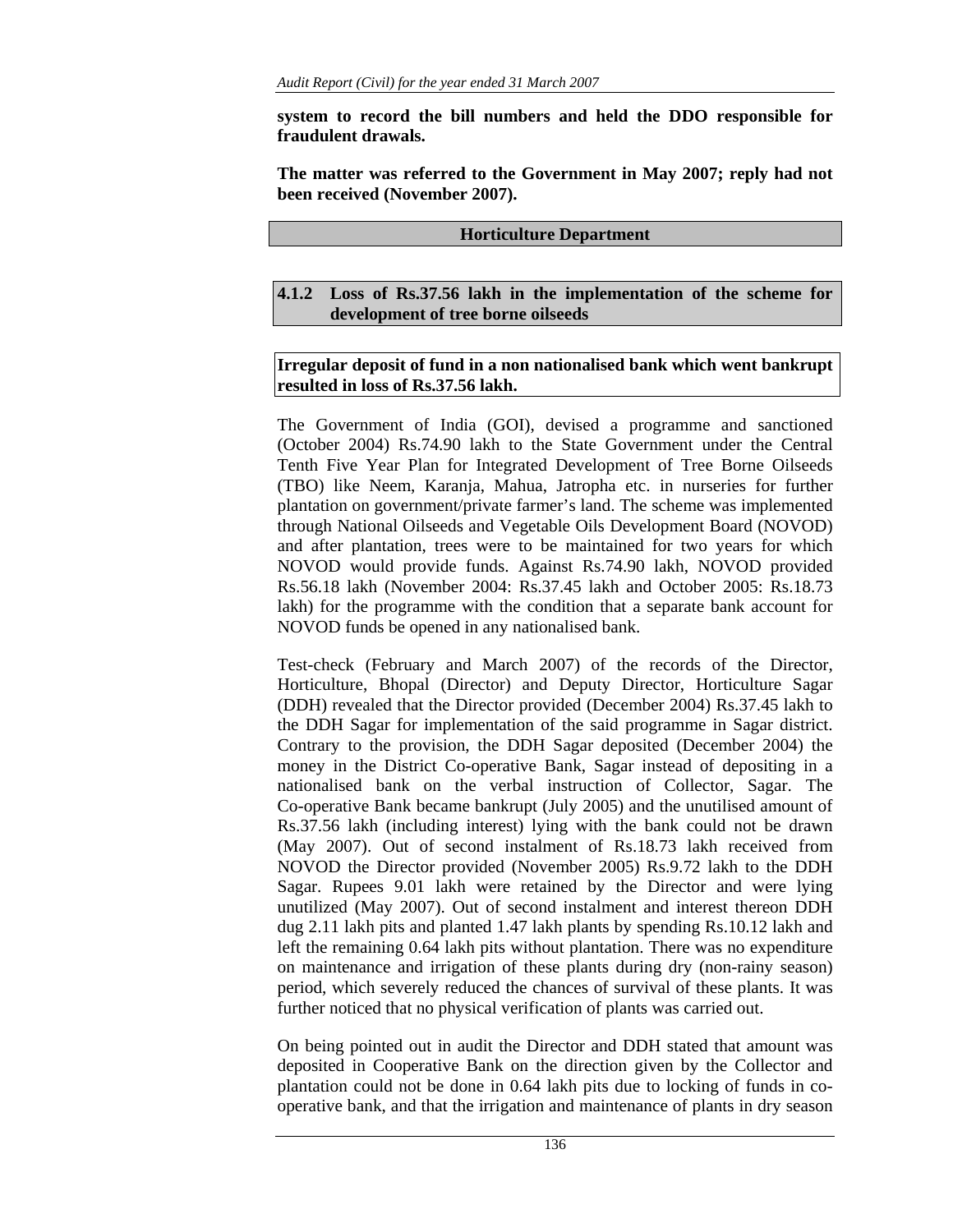could not be done due to non-availability of funds. The reply was not tenable as out of the NOVOD assistance received, Rs.9.01 lakh were lying unutilized at the Directorate.

Thus, due to depositing money in a co-operative bank contrary to terms an amount of Rs.37.56 lakh was blocked as the bank had gone bankrupt. Further, the utilized amount of Rs.10.12 lakh was also rendered unfruitful due to nonmaintenance of the plants in subsequent years.

The matter was referred to the Government in May 2007; reply had not been received (November 2007).

## **Labour Department**

# **4.1.3 Loss due to short recovery of electricity charges**

**Non-initiation of action by ESIS authorities resulted in short recovery of Rs.40.17 lakh during 2004-05 to 2006-07 from the occupants of the departmental quarters of ESI Hospital, Indore.** 

Test-check (November 2006) of the records of Superintendent Employees State Insurance Hospital (ESI Hospital) Indore revealed that the electric supply to 143 residential quarters situated in the premises was being made through the HT connection installed for the hospital and separate meters had not been installed in the quarters due to which actual power consumed by the allotees of the quarters could not be assessed. Superintendent Engineer Madhya Pradesh State Electricity Board (MPSEB) Indore intimated (February 1998) to the Senior Accounts Officer, MPSEB, Indore that Executive Engineer MPSEB and Assistant Engineer Indore Circle, CPWD during the spot inspection of the hospital had noticed that the Government and non-Government electric consumption was jointly billed and for assessing the electricity duty payable on non-Government consumption, the actual consumption was to be apportioned in the ratio of 40:60 for Government and non-Government purposes.

Since MPSEB decided to apportion (February 1998) 60 *per cent* consumption of electricity to residents of quarters, the hospital authorities were supposed to recover 60 *per cent* of energy charges alongwith electricity duty billed by MPSEB from the quarter holders till the individual meters are installed. It was however seen that against the 60 *per cent* electricity charge recoverable, the recovery was done on adhoc rates. During 2004-05 to 2006-07 for which records were made available to audit, against recoverable charges of Rs.50.94 lakh, calculated at 60 *per cent* of main bills the recovery of Rs.10.77 lakh only was made from the residents. Thus, Government had to bear an extra burden of Rs.40.17 lakh paid to MPSEB.

The Director ESIS, Indore stated (September 2007) that single connection was obtained in 1967-68. Reasons as to why separate connections for occupants of quarters was not obtained at that time were not on record. He however assured that the matter will be taken up with MP Vidyut Vitaran Company Limited,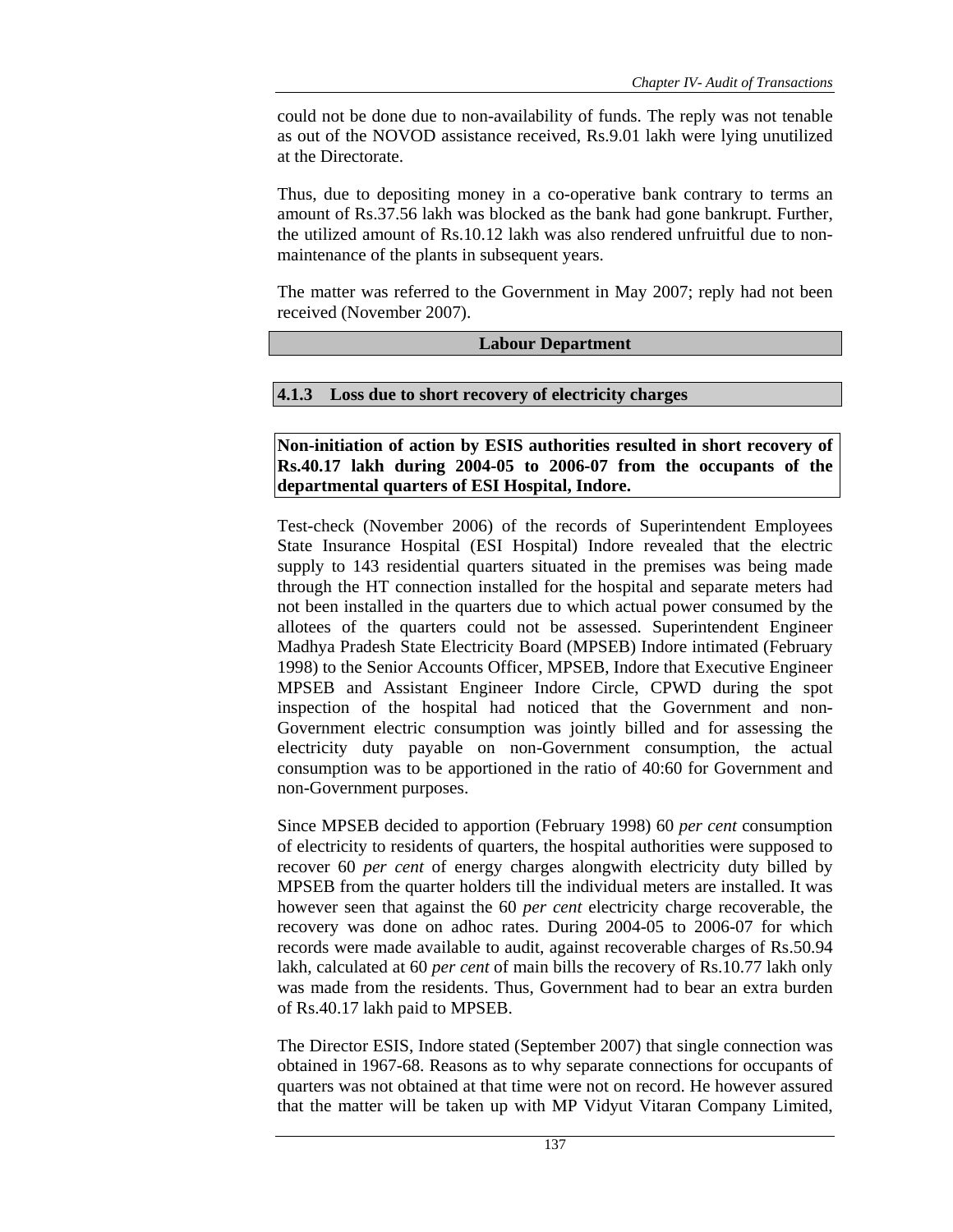Indore City Circle for installation of separate meters for residential electricity consumption.

As the ESI authorities did not initiate prompt action for installation of separate connections as well as separate meters in residences after inspection by MPSEB in February 1998 the Government had to bear a burden of Rs.40.17 lakh which was actually recoverable from the residents of the quarters in hospital premises.

The matter was referred to the Government in February 2007; reply had not been received (November 2007).

# **4.2 Excess/Wasteful/Infructuous/Unfruitful expenditure**

## **Higher Education Department**

# **4.2.1 Unfruitful expenditure on construction of buildings**

# **Improper selection of site for construction of hostel and other buildings resulted in unfruitful expenditure of Rs.26.20 lakh.**

Government of Madhya Pradesh, Higher Education Department accorded administrative approval (March 1992) for construction of a 24 seated Hostel and a "G" Type Quarter at Government Degree College, Gotegaon (Narsinghpur district) for Rs.13.25 lakh under Special Component Plan.

Test-check (November 2006) of records of Principal, Government Degree College Gotegaon (District Narsinghpur) and further information collected in May and August 2007 revealed that the construction work of hostel and quarter executed through Public Works Department was completed in March 1999 at a cost of Rs.20.67 lakh but the possession of the said buildings was not taken by the college. Further, one library room at a cost of Rs.1.52 lakh and two class rooms at a cost of Rs.4.01 lakh were also constructed, but these were also lying vacant without any use.

On being pointed out in audit, the Principal stated that these buildings could not be used as these were two kilometer away from city, was near a burial ground with water logging, there were no means of conveyance and that the Government did not provide additional staff i.e. one Hostel Superintendent, one Peon, one Sweeper and one Choukidar for safety. Reply was not tenable as these aspects should have been considered before starting construction of buildings.

Thus improper selection of site and lack of planning resulted in unfruitful expenditure of Rs.26.20 lakh on construction of hostel, library and class room buildings besides depriving the students from intended benefit.

Matter was referred to Government in January 2007; reply had not been received (November 2007).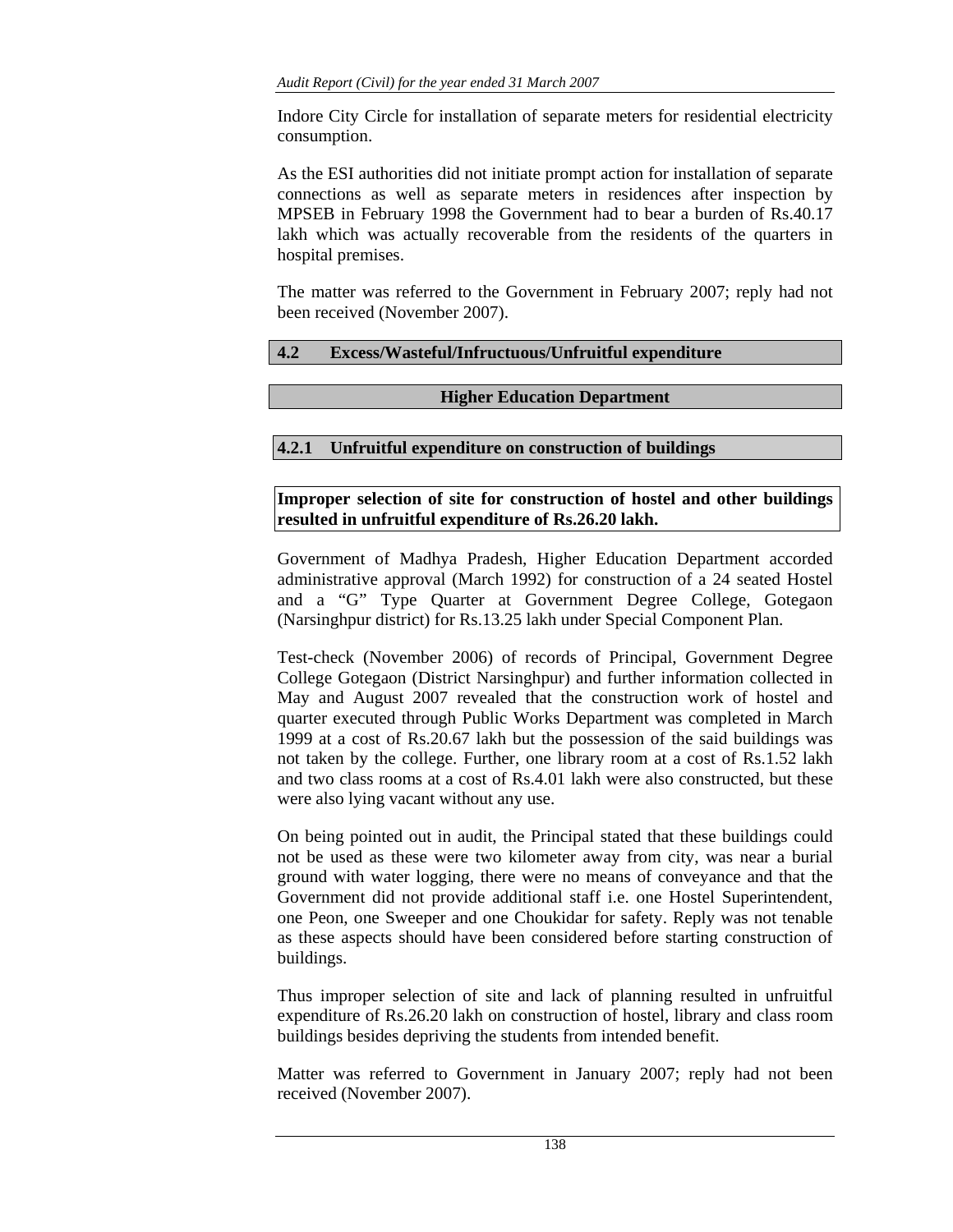#### **Jail Department**

#### **4.2.2 Unfruitful expenditure**

#### **Non-operation of five sub-jail buildings and diversion of three sub jail buildings rendered an expenditure of Rs.2.86 crore unfruitful.**

Mention was made in paragraph 3.16 of Report (Civil) of the Comptroller and Auditor General of India for the year ending 1995 regarding delay in construction of 92 sub jails under Eighth Finance Commission at places where Courts already existed but sub-jails did not exist and infructuous expenditure incurred on pay and allowances of Jail staff.

Test-check (October and November 2006) of records of Superintendent, Central Jails, Indore and Gwalior and further information collected (April and September 2007) from Inspector General of Prisons (Jail Headquarters) revealed that of the 92 sub-jail buildings constructed, five sub-jails<sup>1</sup>, whose possession was taken by the department during 1990-95, constructed at a cost of Rs.1.72 crore and another three sub-jails<sup>2</sup>, whose possession was not yet taken (March 2007), constructed at a cost of Rs.1.14 crore were still not functioning (March 2007) even after lapse of a period of 16 years as there were no arrangements for drinking water, sanitation, electricity and approach road etc. Further, it was found that an expenditure of Rs.5.99 crore had been incurred on pay and allowances of staff recruited for four sub jails<sup>3</sup> (no staff was sanctioned for Badnagar sub-jail). Out of these eight sub-jails, one subjail building (Gairatganj:cost Rs.43.46 lakh) was transferred (September 2006) to Warehousing Corporation and two sub-jail buildings (Vijaypur:cost Rs.38.01 lakh and Teonthar:cost Rs.32.50 lakh) were proposed (November 2005) for transfer for use by other departments.

On being pointed out, Inspector General of Prisons stated (March and September 2007) that the work relating to sanitation, electric fittings, arrangement of drinking water and approach road in case of three jails (Sonkatch, Badnagar and Maheshwar) was in progress and works of Manawar and Badnawar were completed and these jails will start functioning at the earliest. Further, the services of staff were being utilised in other jails.

The reply is not convincing because even after lapse of a period of more than 18 years since the receipt of funds from GOI, eight sub-jails still remained non-functional due to improper planning. The delay in completion of buildings and action to divert the use of building constructed for a specific purpose out of GOI funds was not only irregular but also deprived the prisoners the use of

*<sup>1</sup> Maheshwar, Badnawar, Manawar, Teonthar and Sonkatch.* 

*<sup>2</sup> Vijaypur, Badnagar and Gairatganj.* 

*<sup>3</sup> Manawar, Badnawar, Maheshwar: Rs.5.32 crore during April 1999 to March 2007 (Badnawar upto September 2006); Sonkatch: Rs.0.67 crore during July 2003 to March 2007.*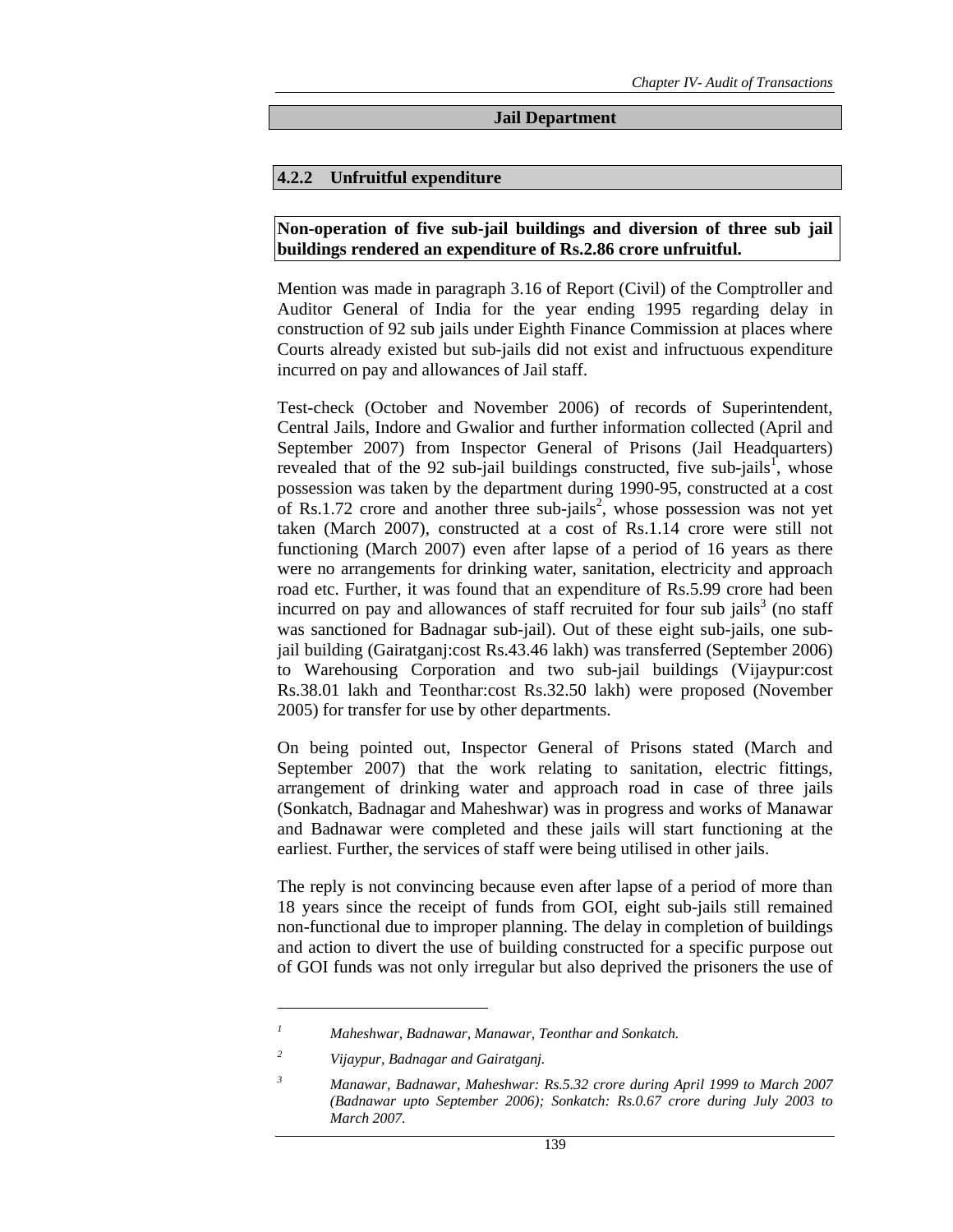intended facility. Thus, an expenditure of Rs.2.86 crore incurred on construction of these sub-jails from the funds provided by GOI remained unfruitful and three jails constructed for Rs.1.14 crore had been diverted for other purposes.

Matter was referred to Government in November 2006; reply had not been received (November 2007).

# **Narmada Valley Development Department**

# **4.2.3 Excess payment of price escalation**

# **Excess payment of Rs.29.45 lakh on account of price escalation due to incorrect base indices for high speed diesel***.*

The Earth work for main canal of Indira Sagar Project (ISP), construction of canal structures, cement concrete lining with paver machine from km 89.71 to 95.77 and km 96.03 to 107.33 was awarded (September 2004) in two groups to a contractor at his tendered cost of Rs.18.42 crore and Rs.23.97 crore respectively, under agreement No. 2 and 3 of 2004-05 by the Executive Engineer (EE), Narmada Development Division No. 13, Sanawad (Khargone). The work was in progress and  $30<sup>th</sup>$  &  $39<sup>th</sup>$  Running Account bills were paid (August 2006) for Rs.18.37 crore and Rs.25.11 crore respectively.

Price adjustment (escalation) clause 2.40.1 of the agreements provided that base indices on quarterly basis for increase or decrease in the rate of Labour, Material and Petrol Oil & Lubricant (POL) excepting those materials supplied by the Government would be the average consumer price indices on the date of receipt of tenders.

Scrutiny of the divisional records (August 2006) revealed that the base rate of high speed diesel (HSD) on 24 June 2004 (date of opening of tender) was taken Rs.25.36 per litre for payment of escalation to contractor as communicated by M/s Farm Fuel Centre, Sanawad an authorized dealer of Indian Oil Corporation. The division had, however, purchased 1,255 litres of HSD at the rate of Rs.26.33 per litre on same date from the same dealer. Thus, incorrect application of base rate resulted in excess payment of Rs.29.45 lakh to the contractor.

On this being pointed out in audit (August 2006), the Chief Engineer, Indira Sagar Canal, Sanawad admitted (February 2007) the facts and assured that the recovery of excess payment will be adjusted by the EE in the next bill of the contractor. The recovery from contractor was yet not made (December 2007).

The matter was referred to Government in December 2006; reply had not been received (December 2007).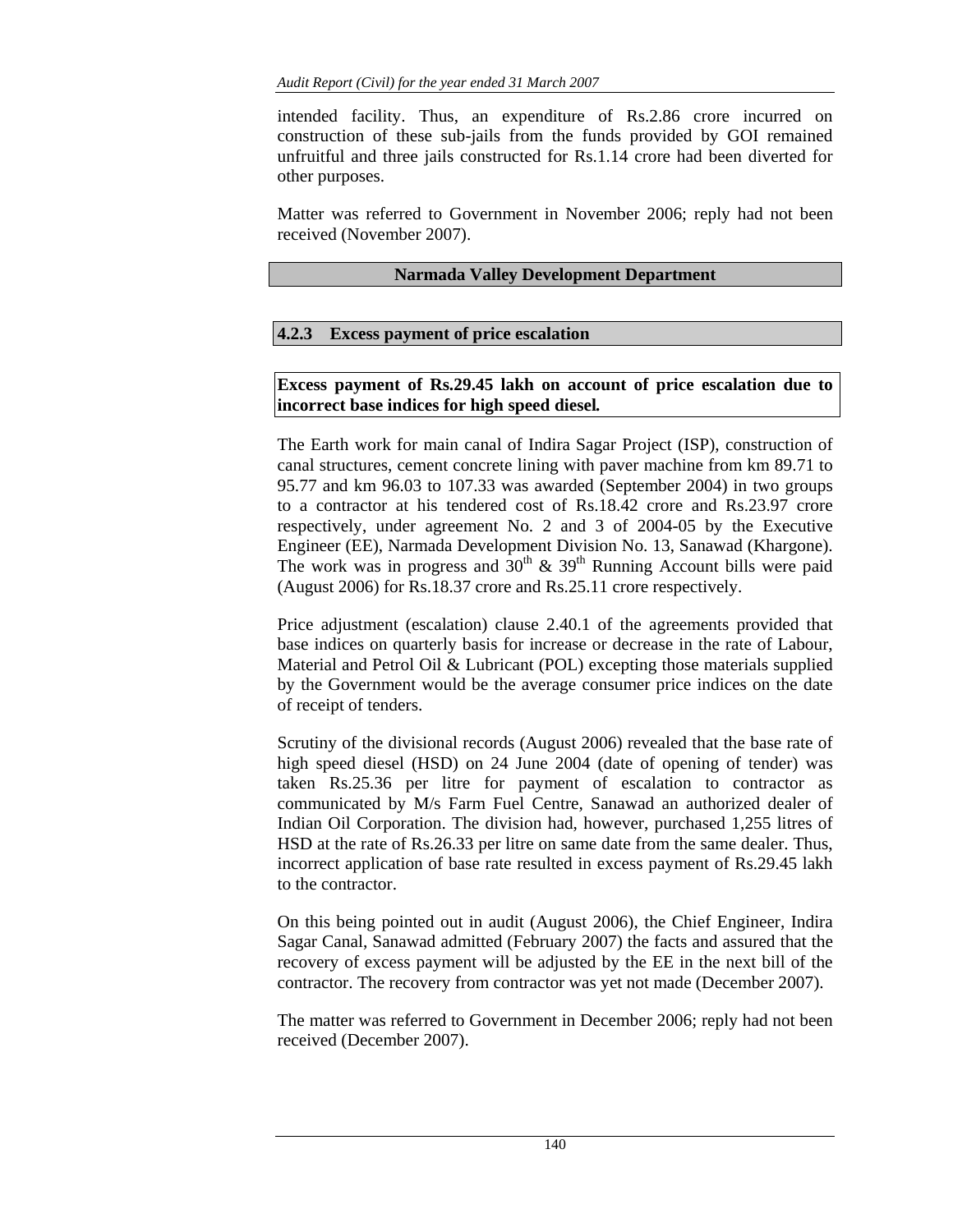#### **4.2.4 Payment for work not done**

#### **Excavated hard rock was not stacked by the contractor but payment was made resulting in excess payment of Rs.57.49 lakh.**

The earthwork of main canal of Indira Sagar Project (ISP), construction of cement concrete (CC) structures and CC lining with paver machine between RD 89.71 to 95.77 km and 96.030 to 107.330 km were awarded (September 2004) to a contractor under two separate agreements No. 2 and 3 of 2004-05 at his tendered cost of Rs.18.42 crore and Rs.23.97 crore that were 22.05 and 23.95 *per cent* below the estimated cost of Rs.23.63 crore and Rs.31.52 crore respectively for completion in 30 months. The works were in progress and contractor's  $30<sup>th</sup>$  and  $39<sup>th</sup>$  running bills for Rs.18.37 crore and Rs.25.11 crore were paid in August 2006.

Clause 3.3.1 (iv) of the contract stipulates that excavated hard rock should be neatly stacked to facilitate accurate accountal and easy removal or transportation for other works. The item includes the payment for disposal of excavated material as shown in disposal plan. The unified schedule of rate provide rate of Rs.7.10 per cu m for stacking with boxing.

Scrutiny in audit (August 2006) revealed that 6,91,170 cu m and 3,57,499 cu m hard rock was excavated under agreement No.2 and 3 of 2004-05 respectively. The stacking of excavated hard rock was not done as no measurements for stacking were found recorded in the measurement books. Thus the rates for item of excavation in hard rock were not reduced proportionately @ Rs.5.53<sup>4</sup> and Rs.5.39<sup>5</sup> per cu m respectively under both the agreements, resulting in excess payment of Rs.57.49<sup>6</sup> lakh.

On this being pointed out (August 2006) in audit, the Executive Engineer (EE), Narmada Development Division No. 13, Khandwa, admitted that stacking of hard rock was not done nor the quantity of excavated rock was taken in material at site account. The EE, however, added that stacking was not necessary in view of clause 1.3 and 3.18 of the agreements. The reply was not acceptable because the clauses referred relates to the manner of disposal of all the excavated material in general. Further, Technical Circular (March 2003) issued by the Member (Engineering), NVDA, who is technical advisor of the department, also categorically instructed that stacking is part and parcel of excavation operation and payment for the item of excavation is permissible only on completion of stacking.

The matter was referred to the Government in May 2007; reply had not been received (December 2007).

 $\overline{a}$ 

*5 Rs.7.10 less 23.94 per cent = Rs.5.39/-* 

*<sup>4</sup> Rs.7.10 less 22.05 per cent= Rs.5.53/-* 

*<sup>6</sup> (691191 cu m x Rs5.53= 3822286)+(357499 cu m x5.39=1926920)=Rs.57,49,206/-.*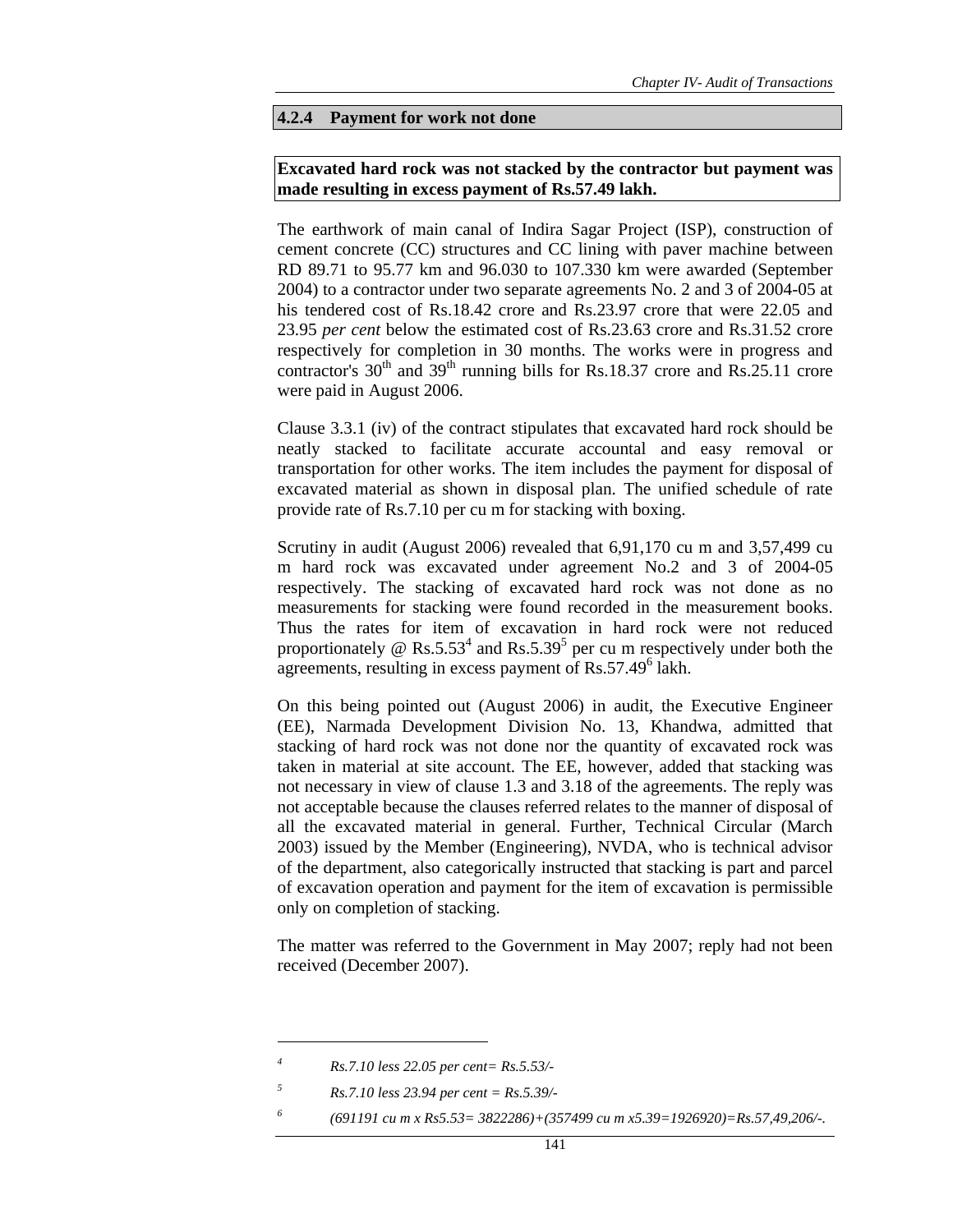## **4.2.5 Overpayment due to inflated measurements and non-recovery of extra cost**

**The tendered quantities were substantially changed and over payment of Rs.1.22 crore was made to the contractor due to inflated measurement. Besides, extra cost of Rs.1.82 crore was also remained unrecovered from the contractor.** 

Excavation, earth work and cement concrete lining of main canal of Bargi Diversion Project from RD 33 to 35 km was entrusted (June 2002) to a contractor 'A' under agreement No. 2 DL of 2002-03 by the Executive Engineer (EE), Right Bank Canal Division No. 1, Jabalpur (now work under Narmada Development (ND) Division No. 4, Jabalpur) at his tendered cost of Rs.10.71 crore that was 48.265 *per cent* below the estimated cost of Rs.20.70 crore. The work scheduled for completion within 12 months including rainy season was rescinded at the cost and risk of the contractor in the wake of tardy progress. Ninth and incomplete final bill was paid (November 2006) for Rs.6.63 crore with net payable amount of Rs.(-) 63,21,277.

Scrutiny in audit revealed (March 2007) that contractor was paid (June 2005) Rs.6.17 crore for 10,94,622 cu m (Rs.3.30 crore for 6,60,238 cu m @ Rs.50 per cu m and Rs.2.87 crore for 4,34,384 cu m @ Rs.65.94 per cu m) dry and wet excavation in disintegrated rock and soft rock (D/R & S/R) and Rs.13.20 lakh for 12,000 cu m dry and wet excavation in rock (H/R) @ Rs.110 per cu m upto the eighth running account bill against the estimated quantity of 6,00,216 cu m at an estimated rate of Rs.127.46 per cu m and 4,02,465 cu m at an estimated rate of Rs.39.02 per cu m respectively. In ninth and incomplete final bill dry and wet excavation in D/R & S/R and H/R was reduced from 10,94,622 cu m to 9,28,946 cu m and 12,000 cu m to zero respectively. Thus not only estimate was unrealistic but contractor was also over paid Rs.1.22 crore  $(10,94,622 - 9,28,946=1,65,676$  @ Rs.65.94<sup>7</sup>=Rs.1.09 crore for D/R & S/R and Rs.13.20 lakh for H/R) due to inflated measurements. Out of which Rs.63.21 lakh remained unadjusted.

Further, the balance left over work was awarded (March 2006) to another contractor 'B' at his tendered cost of Rs.4.28 crore that was 54.69 *per cent* above the estimated cost of Rs.2.76 crore. Extra cost of Rs.2.15 crore was recoverable from original contractor 'A' but no result oriented action has been initiated by the department.

On the matter reported (May 2007) to Government, the Government has accepted (October 2007) the audit objection and intimated that unadjusted over payment of Rs.63.21 lakh (June 2007) and part recovery of extra cost Rs.32.58 lakh (August 2007) has been made by adjusting security deposit of the contractor available with them. It has also been intimated that RRC has

*Estimated rate of Rs.127.46 minus Rs.61.52 (48.26 per cent below over all tender percentage)= Rs.65.94 per cu m for quantities in excess of 10 per cent of the estimated quantities.*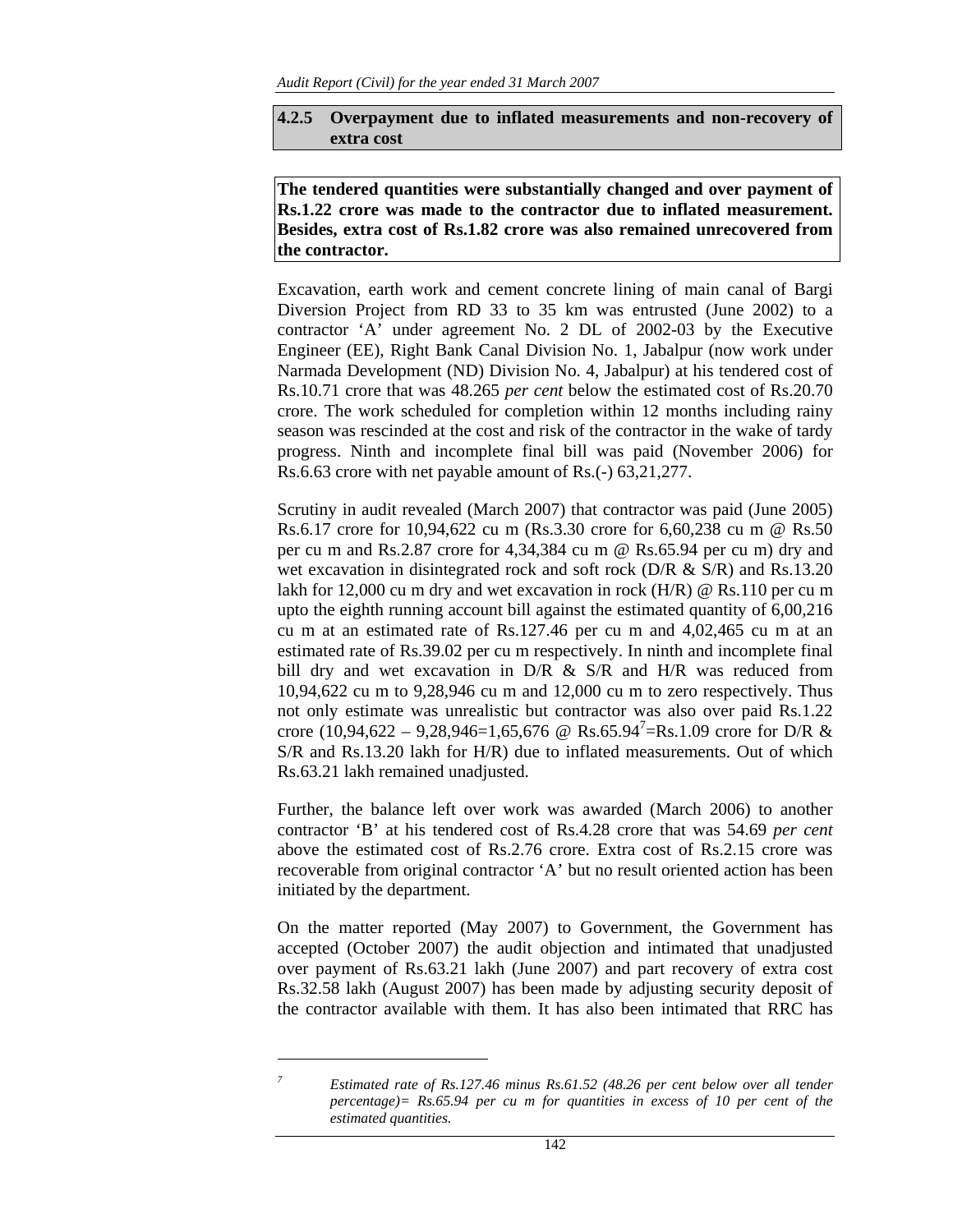been issued (August 2007) through Revenue authority for recovery of balance amount of extra cost of Rs.1.82 crore.

Further progress was awaited (December 2007).

### **4.2.6 Extra expenditure due to unrealistic estimation**

 **Defective and unrealistic estimation for construction of main canal of Indira Sagar Project led to incorrect evaluation of tender and avoidable extra expenditure of Rs.1.72 crore.** 

The tenders for construction of main canal from km 75.82 to 79.52 of Indira Sagar Project were invited in November 2001. The estimated cost of work put to tender was Rs.19.55 crore. The lowest offer of contractor 'A' for Rs.10.68 crore (evaluated as 45.37 *per cent* below estimated cost) was accepted (April 2002) by the Government. The work order stipulating completion in 30 months including rainy seasons was issued (May 2002) by the Executive Engineer (EE), Narmada Development Division No.24 Khargone. Final bill of Rs.16.84 crore (including price escalation) was paid to the contractor in March 2006.

Audit scrutiny revealed (February 2007) that there was no consistency between the estimated quantities put to tender and the quantities actually executed. The quantities for hard rock (H/R) excavation increased from 6,85,949 cu m to 12,88,688 cu m (88 *per cent*), the quantities of excavation in all types of soil and excavation in disintegrated rock and soft rock (D/R & S/R) decreased from 5,27,207 cu m to 2,47,130 cu m (53 *per cent*) and from 6,50,053 cu m to 2,16,558 cu m (77 *per cent*) respectively. The comparative position of variation in estimated and executed quantities and the rates quoted by the first lowest tenderer (L-1) and the forth lowest tenderer (L-4) is shown below:

| <b>Item</b>                 | <b>Estimated</b>     | <b>Executed</b>      | <b>Variation</b>     | <b>Tendered</b><br>rate in | <b>Amount</b><br>(Rs.in | <b>Tendered</b><br>rate in | Amount<br>(Rs.in) |
|-----------------------------|----------------------|----------------------|----------------------|----------------------------|-------------------------|----------------------------|-------------------|
|                             | quantities<br>in cum | quantities<br>in cum | quantities<br>in cum | Rs.                        | lakh)                   | Rs.                        | $lakh$ )          |
| 1. Excavation               |                      |                      |                      | $L-4$                      |                         | L-1                        |                   |
| In all types of soil<br>(a) | 527207               | 247130               | $-280077$            | $30/-$                     | 74.14                   | $10/-$                     | 24.71             |
| In $D/R & S/R$<br>(b)       | 650053               | 216558               | -433495              | $62/-$                     | 134.26                  | $37/-$                     | 80.13             |
| 2. Excavation in H/R        | 685949               | 1288688              | 602739               | $90/-$                     | 1159.82                 | 112.37                     | 1448.10           |
| 3. Construction of          |                      |                      |                      |                            |                         |                            |                   |
| Service Road                | 84036                | 29350                | - 54686              | $15/-$                     | 4.40                    | $1/-$                      | 0.29              |
| 4. Construction of 22       |                      |                      |                      |                            |                         |                            |                   |
| cm thick sub base for       |                      |                      |                      |                            |                         |                            |                   |
| <b>WBM</b>                  | 8794                 | 6538                 | $-2256$              | $120/-$                    | 7.85                    | $20/-$                     | 1.31              |
| 5 Construction of 80        |                      |                      |                      |                            |                         |                            |                   |
| mm thick WBM                | 3198                 | 2378                 | $-820$               | $130/-$                    | 3.09                    | $50/-$                     | 1.19              |
| <b>Total</b>                |                      |                      |                      |                            | 1383.56                 |                            | 1555.73           |

The work which would have cost Rs.13.84 crore at the quoted rates of fourth lowest tenderer (L-4) had finally cost Rs.15.56 crore (excluding escalation of Rs.1.29 crore) at the rates quoted and paid to the first lowest tenderer (L-1). Thus, the tender documents were floated with unrealistic quantities leading to incorrect evaluation of tender and extra cost of Rs.1.72 crore.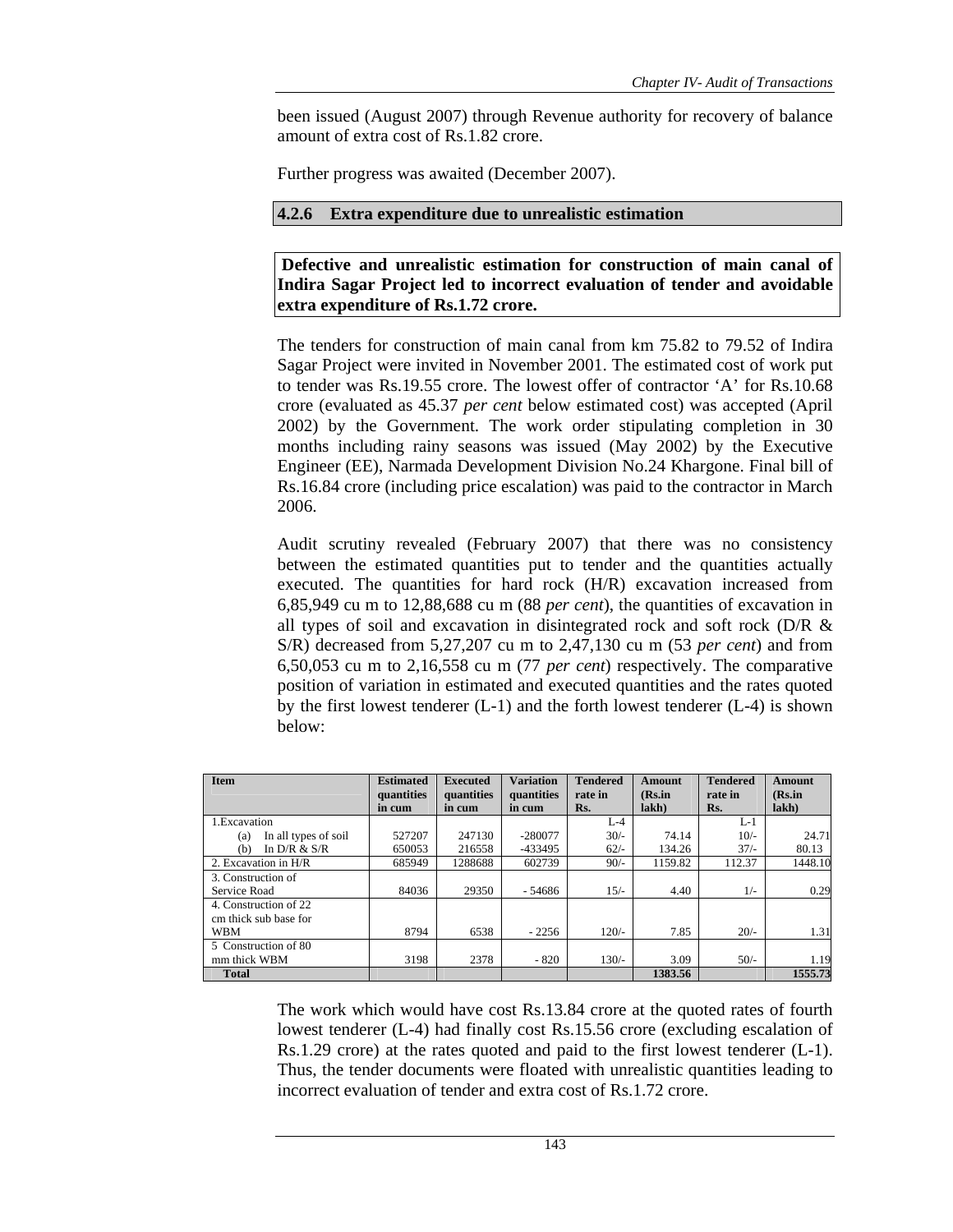On this being pointed out, the Chief Engineer stated (July 2007) that the unpredictable geological changes had led to abnormal variation during actual execution.

The reply was not tenable because geological changes does not occur with such rapidity and due care was not taken to minimize errors in estimation of strata wise quantities.

The matter was referred to the Government in May 2007; reply had not been received (December 2007).

## **Panchayat and Rural Development Department**

## **4.2.7 Extra cost due to adoption of costlier specification for rural roads**

**Execution of modified penetration macadam instead of open graded premix carpet resulted in avoidable extra cost of Rs.30.75 lakh.** 

Construction of rural roads under Pradhan Mantri Gram Sadak Yojna (PMGSY) was to be strictly governed by specifications SP 20-2002 issued by Indian Road Congress (IRC). In rural roads with low density of traffic, structural layer of bituminous mix is provided, only if the traffic density is exceptionally high. Accordingly, the Madhya Pradesh Rural Road Development Authority (MPRRDA) issued instructions (October 2002) to replace the top layer of water bound macadam (WBM) by one layer of Modified Penetration Macadam (MPM) on such roads where the projected traffic is likely to range between 150 commercial vehicles per day (CVPD) to 450 CVPD. However, it was later decided (June 2004) by MPRRDA that the MPM followed by Mix Seal Surface (MSS) should be executed in place of WBM Grade III where projected traffic density is more than 120 CVPD.

Scrutiny in audit revealed that though the projected traffic density of the road was less than 120 CVPD yet MPM followed by MSS was executed over an area of 1,90,121.022 sq.m on four roads by the three Project Implementation Units (PIUs) of MPRRDA instead of open graded premix carpet (OGPC) with seal coat over WBM Grade III. The injudicious adoption of costlier specification thus resulted in an avoidable extra cost of Rs.30.75 lakh as detailed in the **Appendix 4.1***.* 

On this being pointed out, the General Managers (GM) stated (December 2005 and March 2006) that the MPM followed by MSS was provided keeping in view the likely increase in traffic density of the roads future.

The reply was not acceptable as the projected traffic density of all the roads as per detailed project reports was less than 120 CPVD.

Matter was referred to the Government in June 2006; the reply had not been received (December 2007)**.**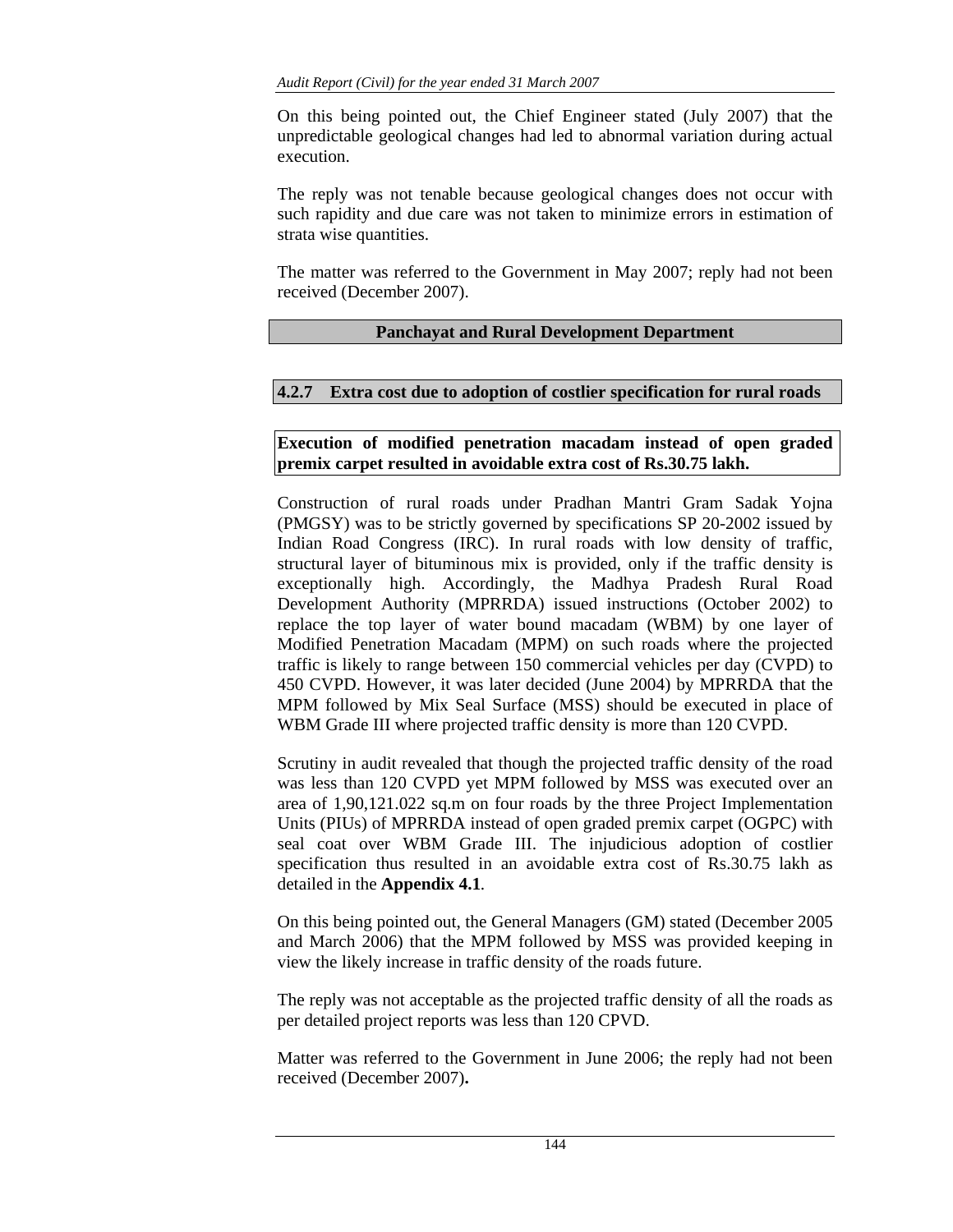#### **Public Works Department**

#### **4.2.8 Inadmissible payment of price escalation**

**A contractor executing road work was paid price escalation of Rs.44.10 lakh though the enabling clause was deleted from the agreement.** 

Upgradation and widening of Shajapur Dupada Kanad road; length 33.60 km sanctioned (February 2004) under Central Road Fund (CRF) at an outlay of Rs.3.96 crore was targeted to complete in 24 months. The work was awarded (August 2005) to a contractor at 24.66 *per cent* below schedule of rate enforced from April 2005 by the Executive Engineer (EE), Public Works Division, Shajapur. The scheduled period of completion of work was last extended (December 2006) from June 2005 to March 2007 by the Chief Engineer (CE) for the reasons not attributable to the contractor. The work was still incomplete and  $22<sup>nd</sup>$  running account bill for Rs.3.17 crore was paid in July 2007.

Audit scrutiny revealed (March 2007) that though clause 11-C of the agreement relating to payment of price escalation were specifically scored out and no price escalation was payable $8$  to the contractor irrespective of time extension granted. However, price escalation of Rs.44.10 lakh was paid (February-July 2007) to the contractor. The inadmissible payment of escalation was undue financial assistance to contractor.

On this being pointed out in audit (March 2007), the Engineer in Chief accepted (October 2007) the incorrect payment of price escalation and directed the EE to recover the excess payment from the contractor forthwith. Recovery particulars are awaited (December 2007).

The matter was referred to the Government in April 2007; reply had not been received (December 2007).

**4.2.9 Non recovery of cost of repairs of damaged work from the contractor** 

**Failure on the part of the Divisional Officer to recover Rs.26.21 lakh spent on repairs of the damages to work from the contractor and incorrect debit to miscellaneous works advance.** 

The patch repair work in km 13/6 to 146 of Agra Bombay Road (National Highway-3) estimated to Rs.1.14 crore was awarded to a contractor 'A' under agreement No. 55 of 2003-04 at 0.01 *per cent* below schedule of rate. The work order was issued in February 2004 by the Executive Engineer (EE), National Highway Division, Indore to complete the work within two months.

*M.P. High Court, Jabalpur's judgment in P.C.Rajput v/s State of M.P. and others-Civil Revision No. 474 & 481 of 1988 (1992 ALTR-311).*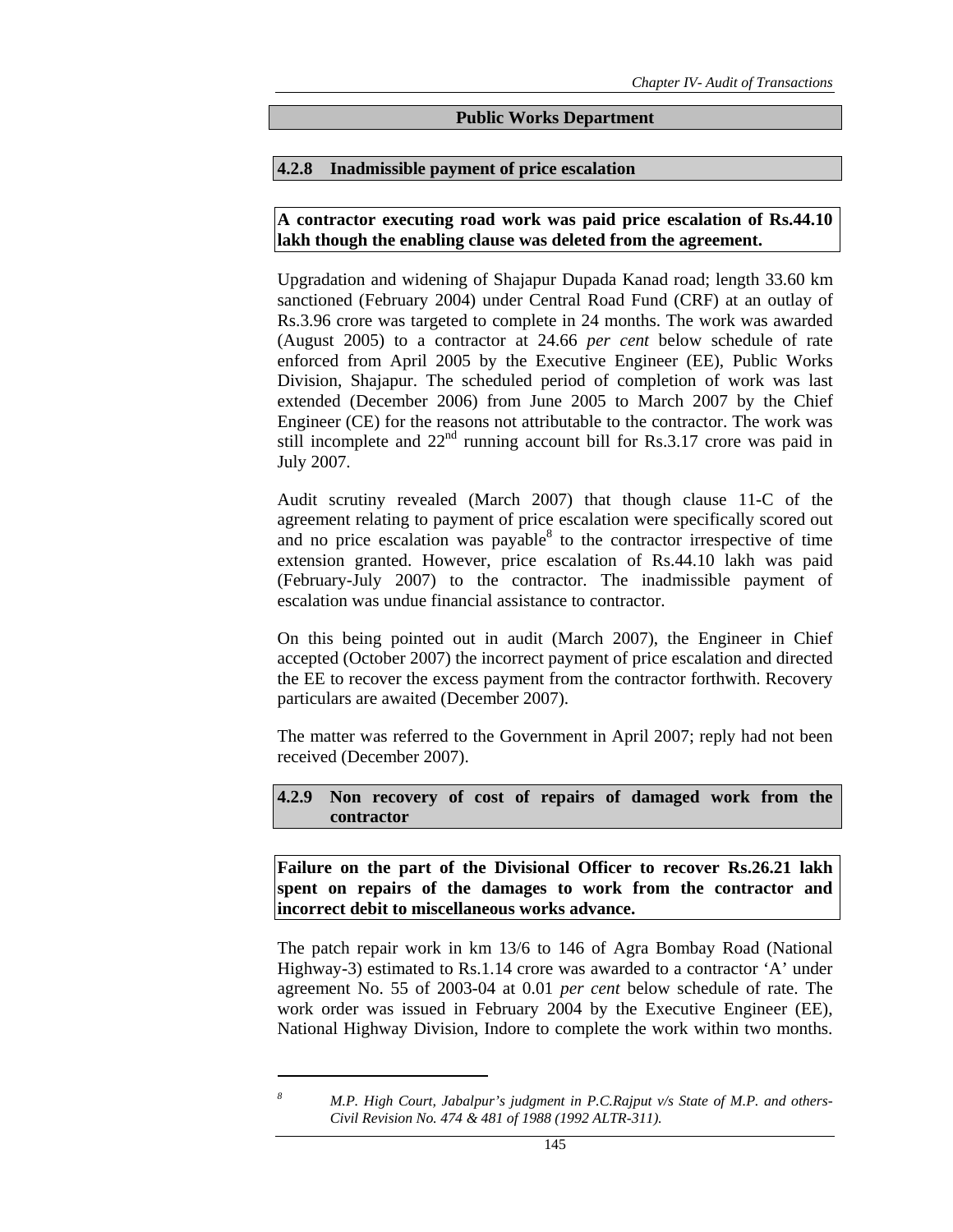However, the work was completed in May 2004 and the fourth and final bill was paid in March 2005 for Rs.1.12 crore.

Clause 19 of the agreement lays down that any damages or any imperfections become apparent within six months of its completion, the contractor shall be responsible to make good at his own expenses or in default the cost shall be deducted from the contractor.

Scrutiny in audit revealed (September 2006) that the work was badly damaged within three months of its completion and contractor did not make good the same at his own expenses despite several reminders. Subsequently the damages in work got repaired (June 2005) through another contractor 'B' by debiting Rs.26.21 lakh to miscellaneous works advances in the name of contractor 'A'.

On this being pointed out in audit the EE had assured (September 2006) that action was being taken to recover the amount but the amount has not been recovered till December 2007.

The matter was referred to the Government in May 2007; reply had not been received (December 2007).

# **Revenue Department**

# **4.2.10 Wastage due to stationery items remained unused/unsold**

# **Unsaleable diaries and calendars and unused forms in stock led to wastage of Rs.28.29 lakh.**

Government Printing Presses were established for providing printed forms, publications, diaries and calendars etc. to various Government Departments.

Test-check (November 2006-December 2006) of records of Deputy Controller, Government Regional Press, Gwalior and the Assistant Controller, Stationery and Publication, Gwalior and further information collected (June-July 2007) revealed that various forms printed during the period 1986 to 2003, at a cost of Rs.22.24 lakh for Treasury and Accounts Department, Public Works Department and Revenue Department were not taken over by these departments and were lying unused in the Press. Further, diaries and calendars for the year 2005 and 2006 valuing Rs.6.05 lakh were lying unsold with the Assistant Controller, Stationery and Publications, Gwalior. After expiry of calendar year, these diaries and calendars have become obsolete.

On being pointed out in audit, Deputy Controller stated (November 2006 and June 2007) that the forms were printed on the demand of these departments, but the concerned departments had not lifted the printed forms. Assistant Controller, Stationery and Publications stated (November 2006 and July 2007)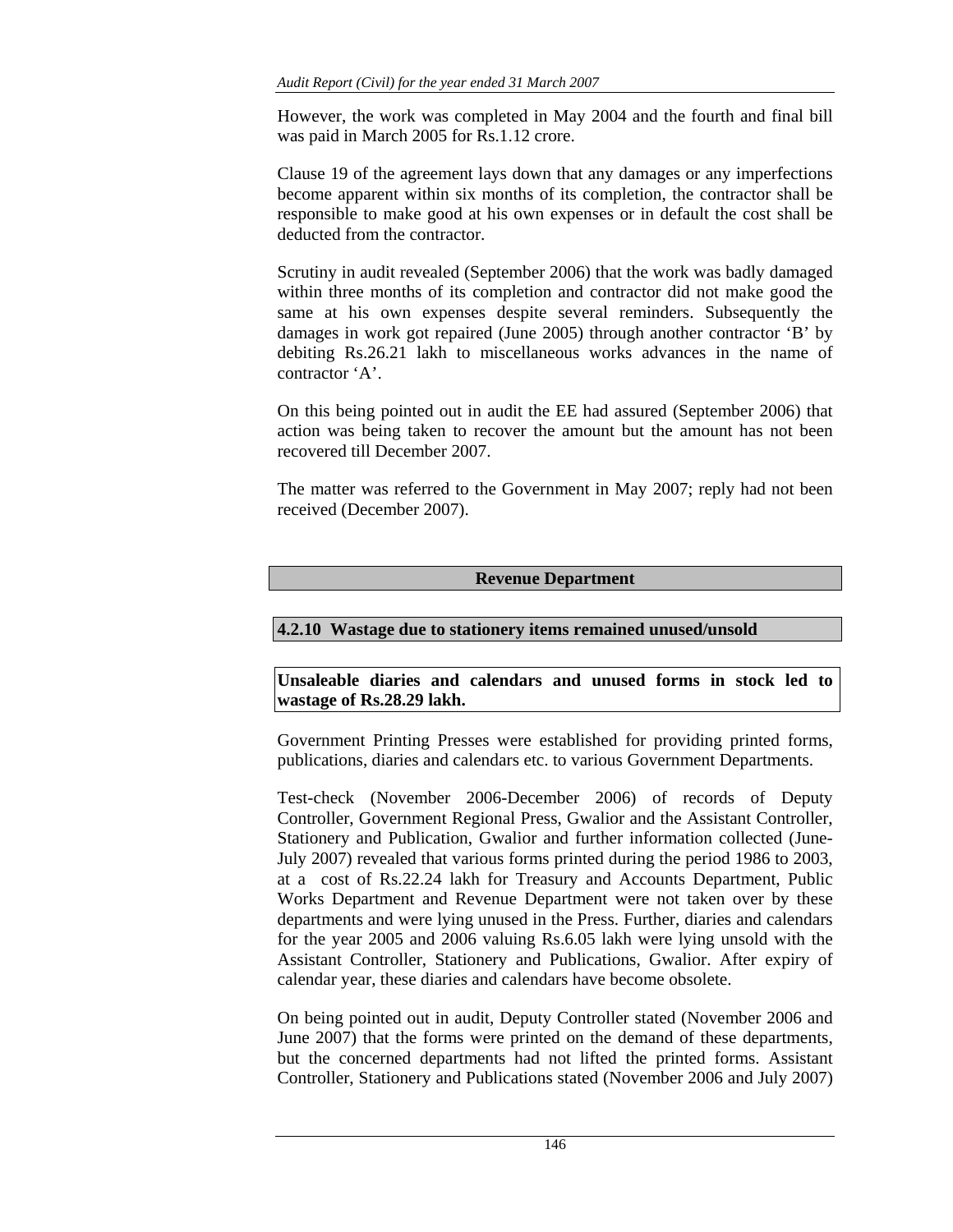that the diaries and calendars were received in excess of requisition from the Headquarters.

Thus, inaccurate assessment of requirement of diaries and calendars and non taking over of printed forms by user departments led to these items lying unlifted/ unsold and thereby likely becoming obsolete over a period of time which ultimately resulted in wastage of Rs.28.29 lakh.

The matter was referred to Government in December 2006; reply had not been received (November 2007).

## **Water Resources Department**

## **4.2.11 Extra payment for the work not actually done**

**Item of laying of cohesive non swelling soil in canal lining though provided in the agreement but actually neither required nor laid resulting in extra payment of Rs.25 lakh for work not done***.* 

The construction of balance earth work and structures, cement concrete lining, escape channel at km 5.43 including distributaries and minors from km zero to eight of Keoti main canal of Bansagar Project, Rewa was awarded (November 2002) by the Executive Engineer (EE), Keoti Canal Division, Rewa to a contractor 'A' under agreement No. 2 of 2002-03 at a tendered cost of Rs.10.58 crore that was 2.85 *per cent* above the estimated cost of Rs.10.28 crore.  $25<sup>th</sup>$  and final running account bill of Rs.10.23 crore was paid (November 2006) to the contractor.

The EE in reply to an Assembly question No.2,703 had intimated (August 2005) that cohesive non swelling (CNS) layer was not laid. Scrutiny in audit (December 2005) revealed that during execution of work the swelling pressure of soil was tested between 0.15 to 0.245 kg/ sq.m as a result of which neither CNS layer was required nor was laid but contractor was paid full rate of item for providing and laying 100 mm thick cast-in-situ cement concrete lining @ Rs.2,900 per cu m. The component for providing and preparation of CNS layer included in item was not deducted. It resulted in extra payment of Rs.24.90 lakh to the contractor for work which was not actually done.

The Chief Engineer, Water Resources Department, Ganga Basin, Rewa, admitted (January 2007) that during actual execution of work CNS layer was not required but was laid in reaches (portion of structures and lining work). The reply was not acceptable because the test results of soil itself provided that there was no requirement of the CNS layer and no measurements were, therefore, recorded.

The matter was referred to Government in August 2006; the reply had not been received (December 2007).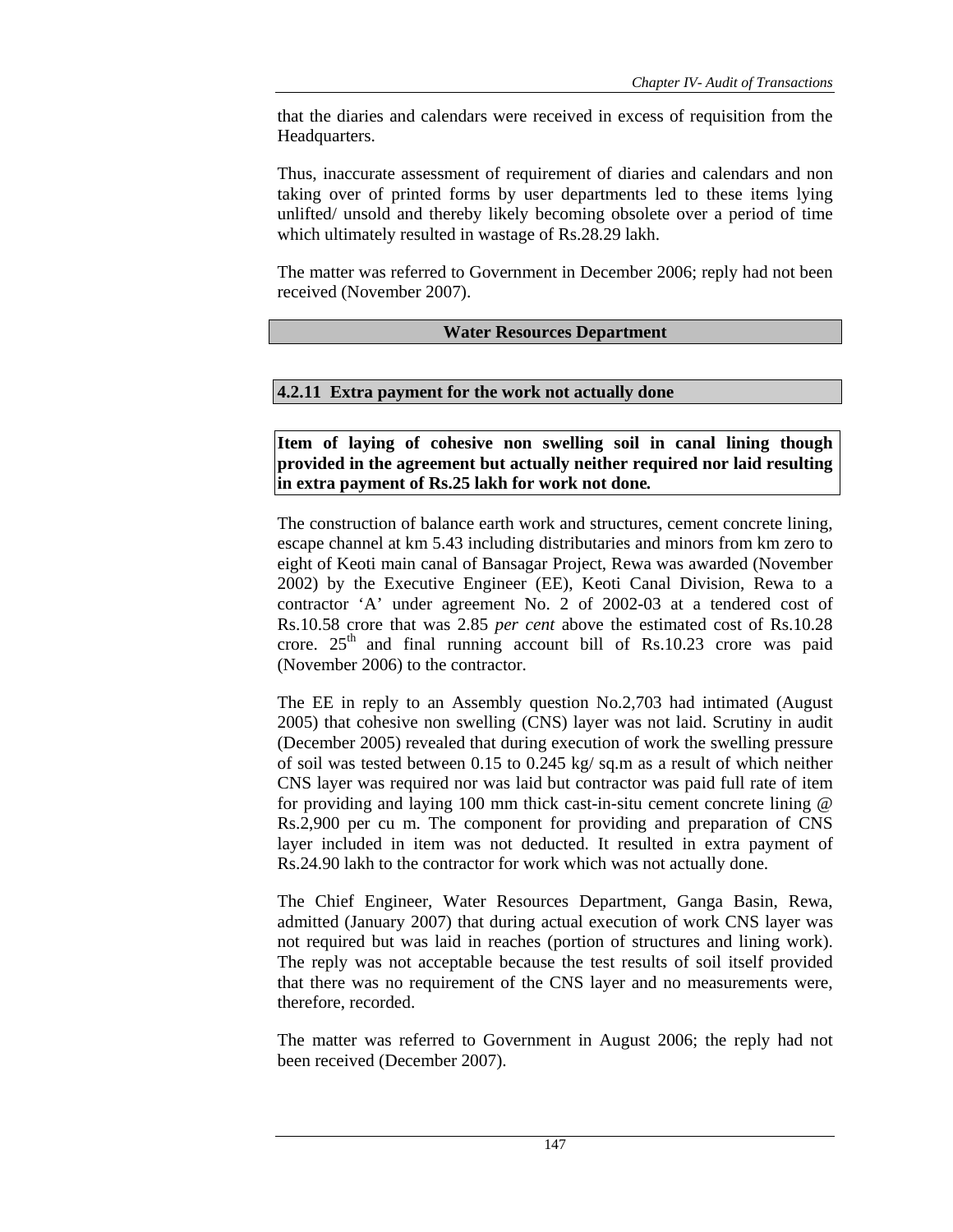## **4.2.12 Loss due to incorrect accountal of hard rock**

# **Incorrect accountal of utilizable excavated hard rock resulted in loss of Rs.42.03 lakh to Government.**

According to note below chapter 4 relating to 'Excavation and Earthwork' of Unified Schedule of Rates issued by the Engineer-in-Chief, Water Resources Department (WRD) accounting of utilizable excavated hard rock shall be 1.30 times (inclusive of 16 *per cent* voids) the quantity paid in excavation (solid rock cut). No further reduction for wastage is permissible.

Scrutiny of the records (April 2007) of the Executive Engineer (EE), Rajeev Sagar Project Division No. 2, Kudwa district Balaghat revealed (April 2007) that contrary to the above position 2,14,705.42 cu m hard rock was taken in account and issued to different contractors as against required 2,79,117.03 cu m. Thus incorrect accounting as well as its issue resulted in loss of Rs.42.03 lakh due to short recovery of 64,411.61 cu m hard rock as under:

| Agreement    | Hard rock to<br>be accounted<br>and issued in<br>cu m | <b>Hard rock</b><br>accounted<br>and issued in<br>cu m | Difference in<br>cu m | <b>Stipulated</b><br>issue rate per<br>cu m | <b>Short</b><br>recovery<br>(Rupees in<br>lakh) |
|--------------|-------------------------------------------------------|--------------------------------------------------------|-----------------------|---------------------------------------------|-------------------------------------------------|
| 09/1997-98   | 1,39,508.65                                           | 1,07,314.35                                            | 32,194.30             | 72.40                                       | 23.31                                           |
| 03/1999-2000 | 74,942.41                                             | 57,648.01                                              | 17,294.40             | 58.10                                       | 10.05                                           |
| 12/2000-01   | 64,665.97                                             | 49,743.06                                              | 14,922.91             | 58.10                                       | 8.67                                            |
| <b>Total</b> | 2,79,117.03                                           | 2,14,705.42                                            | 64,411.61             |                                             | 42.03                                           |

On this being pointed out in audit, the EE stated (April 2007) in reply that the accounting and payment for hard rock excavation was done on pit measurement instead of stack measurement. The reply was not acceptable because accounting and issue of excavated hard rock was to be done as 1.30 times of the quantity paid irrespective of the mode of measurements.

The matter was referred to the Government in June 2007; reply had not been received (December 2007).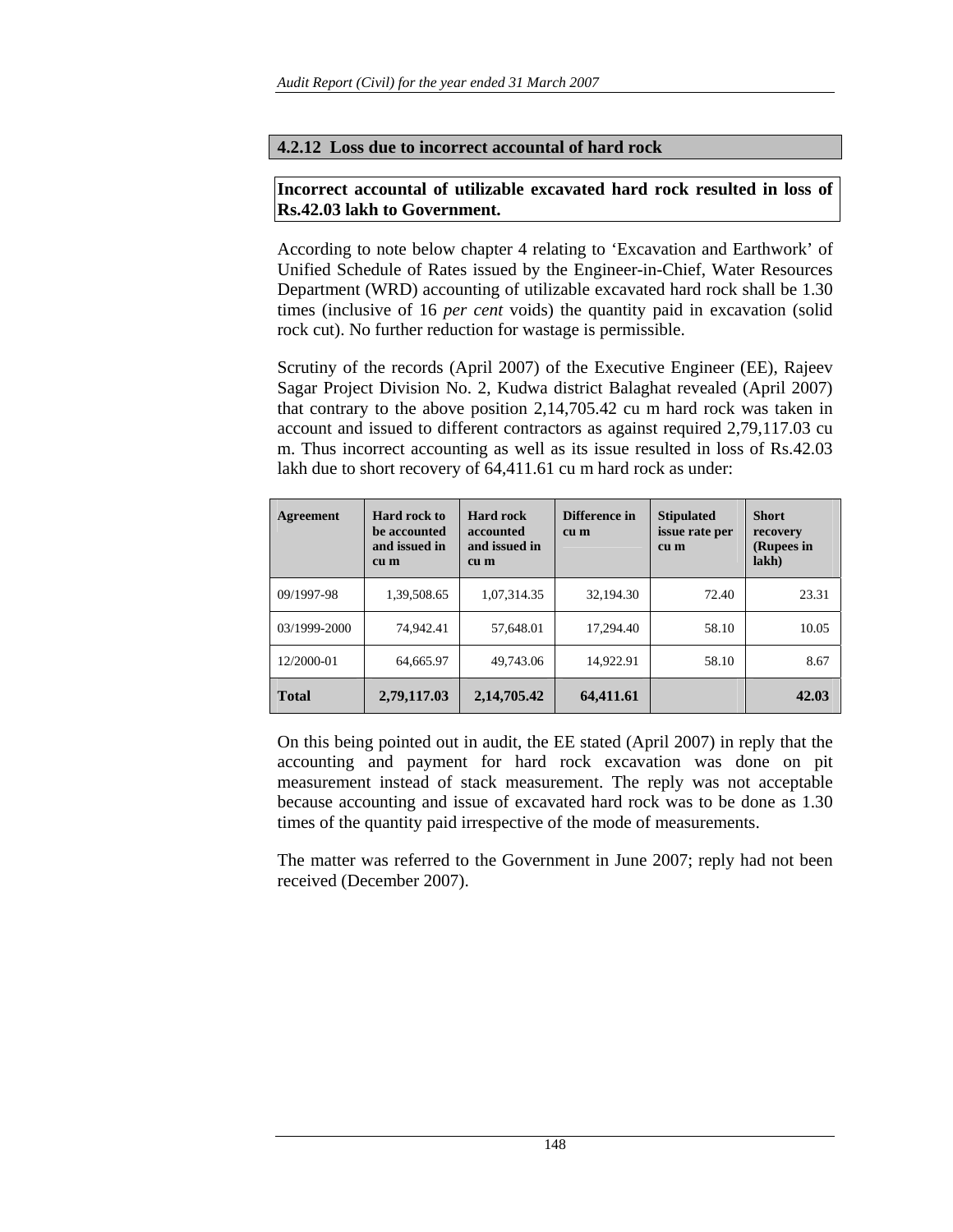## **4.3 Violation of contractual obligation/ Undue favour to contractors/ Avoidable expenditure**

### **Public Works Department**

### **4.3.1 Extra cost due to simultaneous execution of two wearing courses**

**Unwarranted execution of surface dressing- a wearing course prior to laying of another wearing course - open graded premix carpet with seal coat, resulted in extra cost of Rs.31.48 lakh.** 

Road specifications issued by the Ministry of Road Transport & Highways (MORT&H) provide that according to technical suitability any one wearing course among different types of wearing courses viz. Surface Dressing (SD), Open Graded Premix Carpet (OGPC), Mix Seal Surfacing (MSS), Semi Dense Bituminous Concrete (SDBC) etc. could be chosen and laid on the previously prepared base to complete the final surfacing of the road. However, the Manual for "Construction and Supervision of the bituminous work", lays down that when it is not possible to lay designed overlay immediately SD could be provided as an intermediate wearing course on freshly laid Water Bound Macadam (WBM) to prevent deterioration of WBM surface.

Scrutiny in audit revealed (May 2006 and November 2006) that in following two agreements, two types of wearing course viz. SD and 20mm OGPC with seal coat were laid simultaneously.

| Name of<br><b>Division</b>  | Agreement<br>No. | <b>Name of Roads</b>                               | <b>Tender</b><br>percentage | <b>Area of Surface</b><br><b>Dressing</b><br>(Sq m) | Rate per<br>Sq m | <b>Amount</b><br>in lakh |
|-----------------------------|------------------|----------------------------------------------------|-----------------------------|-----------------------------------------------------|------------------|--------------------------|
| EE, PWD,<br>Shahdol         | 41DL/<br>2005-06 | Upgradation of<br>Chhtvai-Patsai Road              | $(-)$ 19.98%                | $31,158.0 \text{ m}^2$                              | 23.00            | 5.73                     |
| E.E.<br>P.W.D.,<br>Balaghat | 19DL/<br>2004-05 | Upgradation of<br>Balaghat-Samnapur-<br>Lamta Road | $(+)$ 16.6%                 | $78,875.40 \text{ m}^2$                             | 28.00            | 25.75                    |
| <b>Total</b>                |                  |                                                    |                             | $110033.40 \text{ m}^2$                             |                  | 31.48                    |

Thus execution of SD simultaneously with OGPC was unwarranted and resulted in an extra cost of Rs.31.48 lakh.

On this being pointed out, the Executive Engineer (EE) stated (May 2006 and November 2006) in reply that the works were executed as per orders of Engineer-in-Chief and in accordance with the provisions of sanctioned estimates and the agreements. It was further stated that SD was just for protection of WBM surface before laying OGPC.

The reply was not in conformity with the specifications and simultaneous execution of the SD followed by OGPC was unwarranted.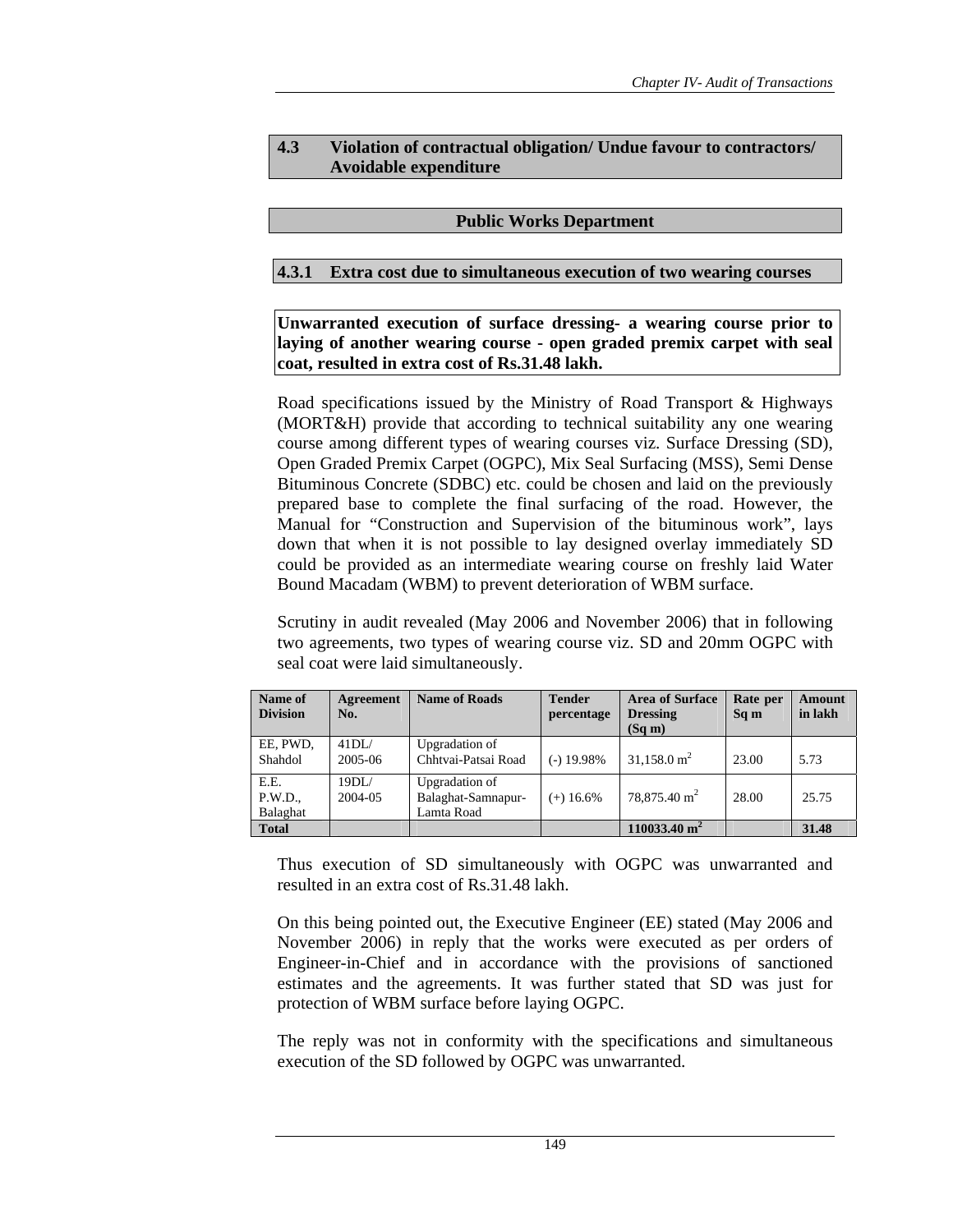The matter was referred to the Government in June 2007; reply had not been received (December 2007).

#### **4.3.2 Undue financial benefit to contractor under BOT**

#### **Undue financial benefit of Rs.84.93 lakh to the contractor due to incorrect computation of additional days for toll collection and non-recovery of arboriculture charges of Rs.35.71 lakh.**

A tender under Build Operate and Transfer (BOT) scheme<sup>9</sup> for the work of replacement, widening, reconstruction of bridges and culverts, strengthening, renewal and maintenance of Indore-Sanwer-Ujjain Road-a State Highway, was invited (April 1999) with completion period of six months. The Government accepted (December 1999) the lowest offer of collection and retention of toll tax for 2,419 days in lieu of investments made by the contractor. After completion of the work, the contractor started the collection of toll tax from 29 June 2000. Audit security disclosed (June 2007) the following irregularities:

### *Undue financial benefit due to incorrect computation of additional days for toll collection*

Clause 5 (Force Majeure) of common conditions forming part of agreement provided for compensating the entrepreneur (contractor) for deficit/ short fall in toll collection along with interest for reasons beyond the control of entrepreneur either by making payment in lump-sum or by extending toll collection period. Further, clause 18 of special condition of the contract made the Government responsible for its decision for deduction/ increase in the rate of toll for which extension/ reduction in the period of collection of toll fee would be mutually negotiated.

It was noticed that the toll tax collection was put to hold for 36 days by the Government during the Simhastha Mela 2004. However, the Dispute Settlement Committee  $(DSC)^{10}$  compensated (August 2006) the loss by awarding 183 additional days<sup>11</sup> for toll tax collection under Clause 8 of the common conditions instead of clauses 5 and 18 of the agreement. The traffic census of the vehicles during the period for Simhasth Mela, did not mention the vehicle numbers which resulted not only in non-identification of toll free vehicles (Schedule-3) but also in escalated estimation of loss by considering ineligible vehicles. Thus, incorrect and injudicious computation of 67

 $\overline{a}$ 

 *Additional days sanctioned = 6922820/37783=183 days (excluding loss of interest).* 

*<sup>9</sup> BOT is a scheme in which an entrepreneur has to build and operate the asset at his own investment and in lieu of that the right of collection and retention of toll tax from the beneficiaries at the rates specified by the Government for a specified period.* 

*<sup>10</sup> Committee comprises of the Superintending Engineer of the Circle as Chairman, the Engineer-in-Charge as Member Secretary and the Executive Engineer (Attached Officer) as a member.* 

*<sup>11</sup> Value of loss due to non collection of toll during Simhasth Mela as per traffic census= Rs.69,22,820/ Average collection for first three months = Rs.37,783/-*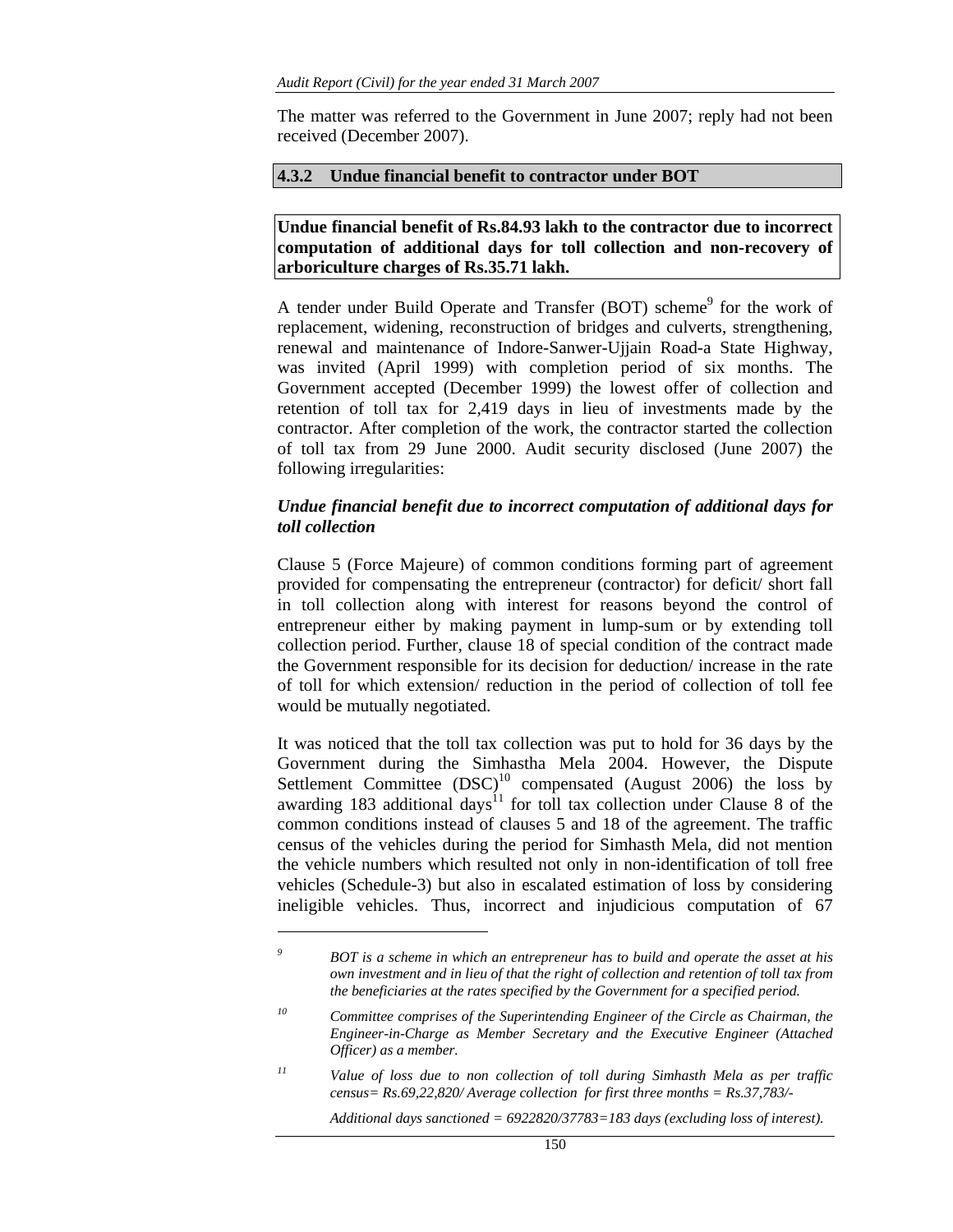additional numbers of days not only resulted in undue financial benefit of Rs.84.93 lakh  $^{12}$  (as of April 2007) to the contractor but also unnecessary burden to public. On this being pointed out in audit, the Executive Engineer (EE), PWD Division No. II, Indore admitted in reply that the extra days were sanctioned by the DSC and had to follow the decision.

#### *Non-recovery of Arboriculture charges*

 $\overline{a}$ *12* 

With a view to provide pollution free environment Clause 16 of Special conditions of the agreements stipulates plantation of 25 trees per km per year viz. Neem, Mango, Peepal etc. and their maintenance by the contractor during the period of the contract otherwise the Government may also reduce the period of toll collection sanctioned under clause 5 on account of nonplantation of the trees.

Scrutiny in audit (June 2007) revealed that the entrepreneur failed to carry out plantation and maintenance of the required number of trees but the right of collection of toll tax for a period of 29 days was not reduced. The EE had also recommended (May 2007) the DSC in terms of clause 8 of common condition of contact, either to recover Rs.25.48 lakh (Maintenance cost for 25 trees @ Rs.251/- per plant for 7 years X 58 km) or reduce the right of collection of toll period proportionately. However, no action was initiated against the contractor. Thus non-execution of arboriculture work had not only resulted in a loss of Rs.35.71 lakh to the Government as of February 2007 as detailed in **Appendix 4.2,** but also had adverse impact on environment.

On this being pointed out in audit, the EE had assured in reply that the decision of DSC was awaited and action would be taken accordingly.

The matter was referred to Government in June 2007; reply had not been received (December 2007).

| Value of loss as per traffic census during Simhasth Mela period        | Rs. 69,22,820 |
|------------------------------------------------------------------------|---------------|
| Less same day return vehicles and 10 per cent toll free vehicles       | Rs. 6,92,282  |
| Total                                                                  | Rs. 62,30,583 |
| Add Interest @ 13% for 28 months from April 2004 to August 2006        | Rs. 18,89,930 |
| Present value of loss as on August 2006                                | Rs. 81,20,468 |
| Average per day collection of toll tax during August 2006              | Rs. 69,839    |
| Additional days admissible for collection of toll tax (8120468/69839)  | $116$ days    |
| Additional days actually sanctioned                                    | $183 \; days$ |
| Excess Additional days sanctioned (183-116)                            | 67 days       |
| Extra financial benefit as of April 2007 (67 days X Rs. 126766 average | Rs. 84,93,322 |
| collection of toll tax for April 2007)                                 |               |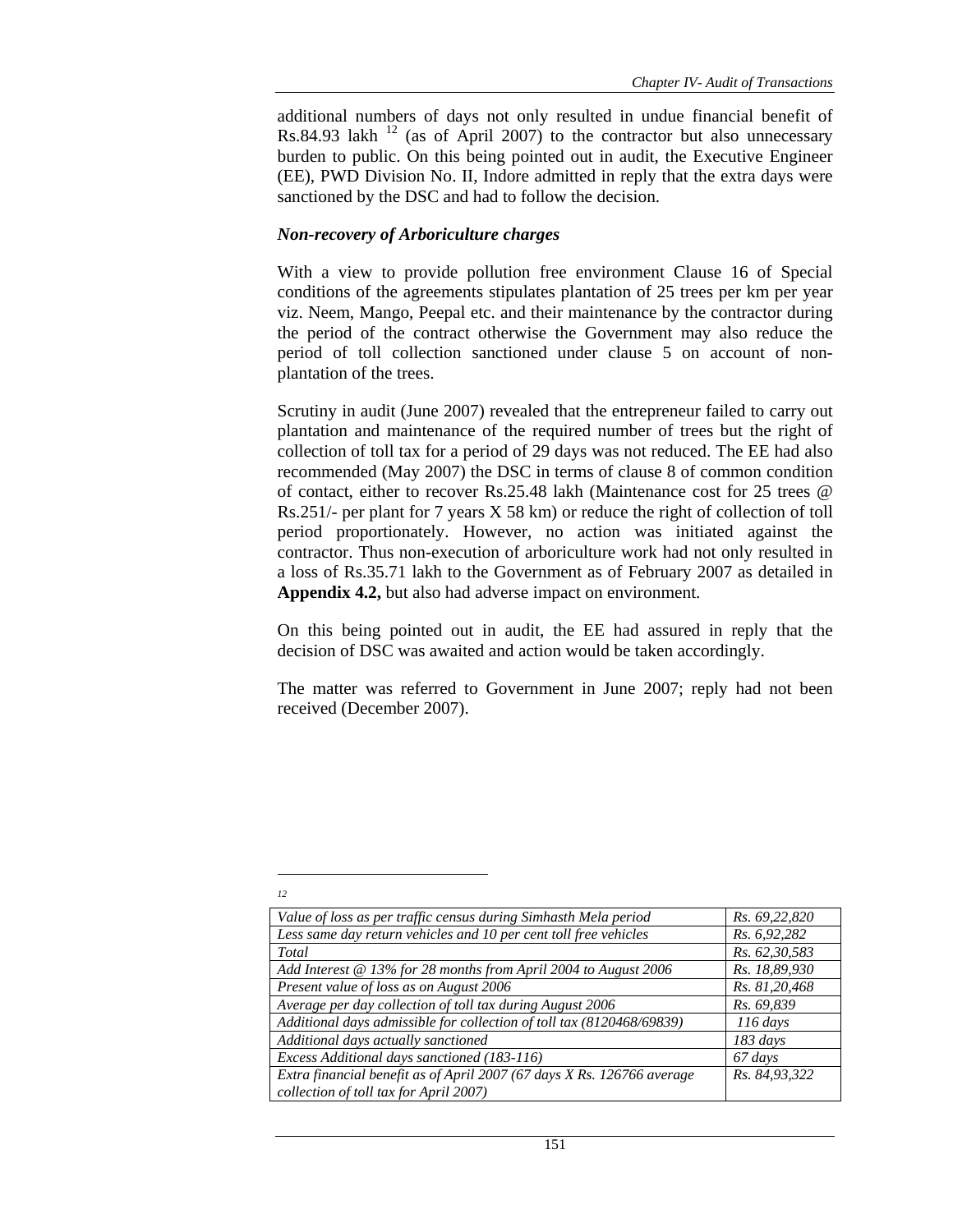## **Water Resources Department**

## **4.3.3 Extra cost due to unrealistic estimation**

## **Award of work on unrealistic estimates led to extra payment of Rs.33.46 lakh.**

The Executive Engineer (EE), Sindh Right Bank Canal Division, Narwar district Shivpuri awarded the work of remodeling of Right Bank High level Ukaila Canal from RD 1,200 m to 10,500 m, cement concrete lining from RD 1,200 m to 6,090 m and balance work of Ramkudi Nalla aqueduct at RD 7,530 m of Ukaila Canal, to a contractor in December 2002 (Agreement No. 5 of 2002-03) for Rs.1.88 crore (evaluated at 1.12 *per cent* above estimated cost Rs.1.86 crore). The stipulated completion period was 24 months including rainy season. The contractor's 24<sup>th</sup> and final bill for Rs.2.58 crore was paid in February 2007.

Audit scrutiny revealed (May 2006) that the quantity of excavation of existing canal had increased during execution from tendered quantity of 39,364.40 cu m to 1,25,500 cu m reportedly due to change in alignment of canal and canal slope. The Chief Engineer (CE) and the EE were already aware of the necessity for change in alignment as early as May 1999 as they had accorded approval to cut-off statement and revised drawing of the canal. But noninclusion of realistic quantities in the tender and award of work on unrealistic estimate led to extra payment of Rs.33.46 lakh to the contractor. The payment up to 10 *per cent* above tendered quantity i.e. 43,300 cu m was made at the tendered rate of Rs.34 per cu m. The payment of balance quantity in excess of 10 *per cent* i.e. 82,200 cu m. was made at estimated rate of Rs.73.87 plus 1.12 *per cent* above over all tendered rate i.e. Rs.74.40 per cu m in accordance with the provisions of the contract.

On this being pointed out in Audit, the EE stated (May 2006) that the quantities of excavation increased due to change in alignment of canal and canal slope from 1:1 to 1.5:1 and realistic quantities could not be indicated in the tender due to late receipt of approved drawing from Central Water Commission.

The reply was not acceptable as the revised drawing of the canal was already approved (May 1999) by the CE. The realistic quantities should have, therefore, been mentioned in the tender floated in June 2002.

The matter was referred to the Government in August 2006; reply had not been received (December 2007).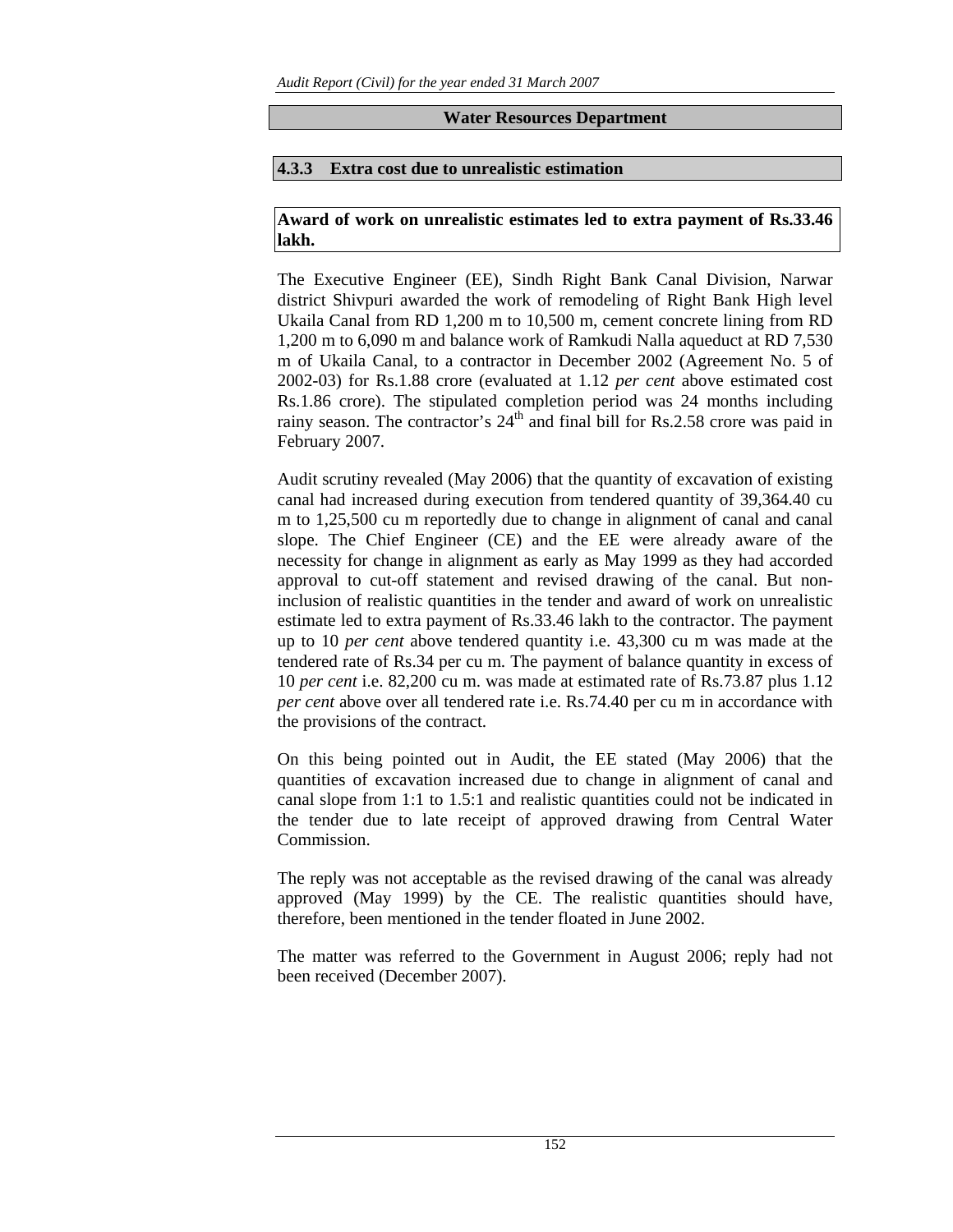## **4.4 Idle investment/Idle establishment/Blockage of funds/Delay in commissioning equipment/Diversion of funds**

#### **Housing and Environment Department**

#### **4.4.1 Nugatory expenditure under NRCP**

**Expenditure worth Rs.47.86 lakh remained nugatory due to the failure of Municipal Corporation/Municipalities in taking over the possession of the created system, under Centrally Sponsored Scheme NRCP.** 

National River Conservation Programme (NRCP) was introduced in the State in 1993. The main purpose of the programme was to intercept and divert the sewerage and treat it to requisite standards before releasing it in rivers to keep the rivers clean. Under the programme various pollution abatement works in 11 towns of Madhya Pradesh were sanctioned. The construction cost was to be borne by GOI. The assets created was to be handed over to local bodies as per their commitments for operation and maintenance.

Test-check (December 2006) of the records of MP Pollution Control Board Bhopal (Board) and further information collected in June 2007 revealed that although construction of six Interception and Diversion and four Sewage Treatment Plants was completed<sup>13</sup> during 2001 to 2007 at a cost of Rs.47.86<sup>14</sup> crore but due to not taking over the possession by the local bodies for their operation and maintenance, the assets created under the system remained idle and expenditure incurred also remained unfruitful. GOI, Ministry of Environment and Forests wrote to the State Government in January 2005 that due to non-taking over of possession by local bodies, the plants are getting rusted and requested for immediate action so that entire investment does not become infructuous.

*<sup>13</sup> The work of two IDs (Nagda and Vidisha) and two STPs (Indore and Vidisha) were stated to have been completed before March 2007 but completion certificate not yet issued (June 2007).* 

| 14 |               | (Rupees in crore)  |            |  |  |  |  |
|----|---------------|--------------------|------------|--|--|--|--|
|    |               | ID                 | <b>STP</b> |  |  |  |  |
|    | <i>Indore</i> | <i>Part-I</i> 1.32 | 24.44      |  |  |  |  |
|    |               | $Part-II$ 2.47     |            |  |  |  |  |
|    | Nagda         | 2.25               | 0.41       |  |  |  |  |
|    | <b>Ujjain</b> | Part-I $6.41$      | 2.36       |  |  |  |  |
|    |               | Part-II 4.79       |            |  |  |  |  |
|    | Vidisha       | 2.43               | 0.98       |  |  |  |  |
|    | <b>Total</b>  | 19.67              | 28.19      |  |  |  |  |
|    |               |                    | 47.86      |  |  |  |  |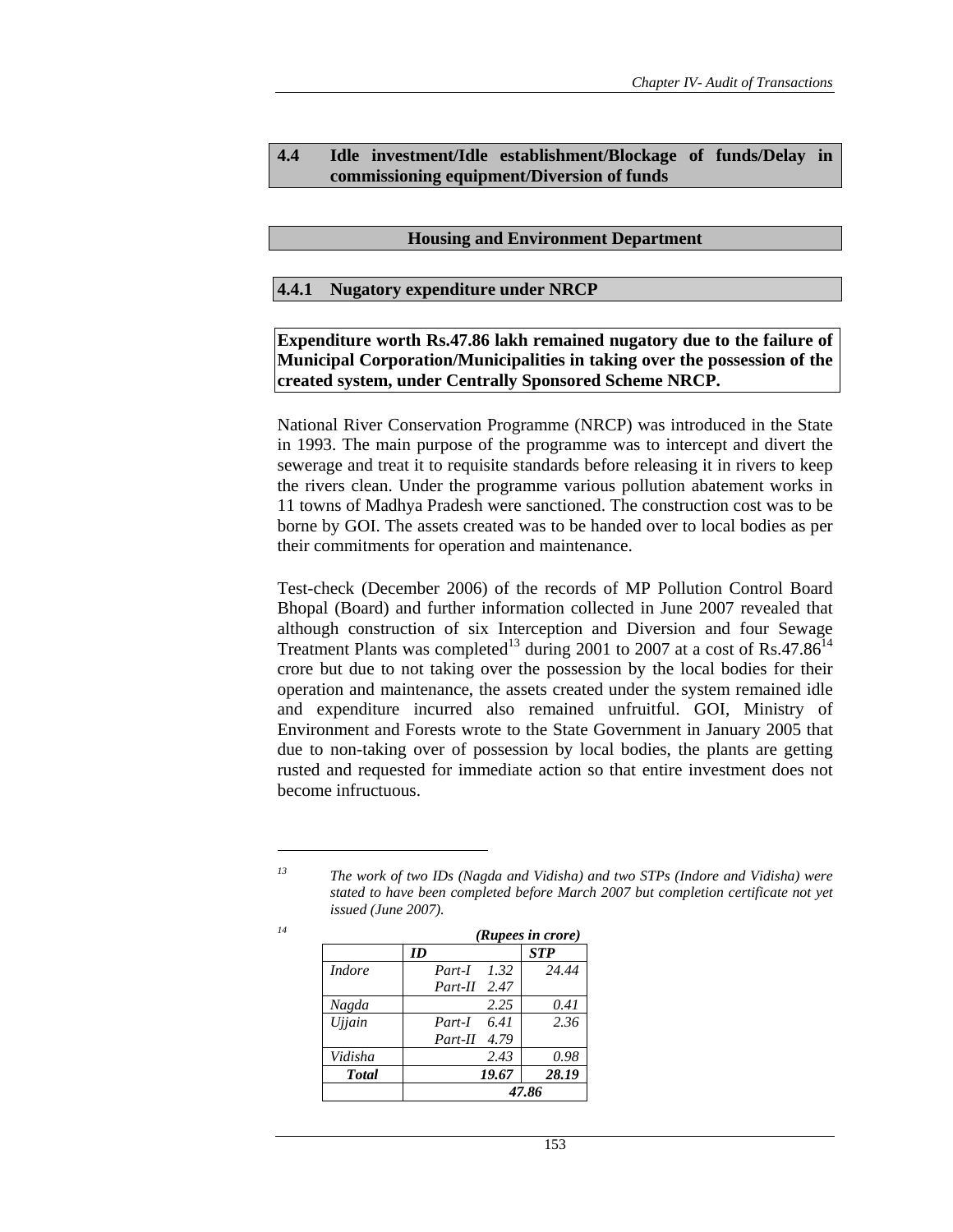On being pointed out, the Member Secretary of Board stated (June 2007) that the local bodies could not take possession of these completed schemes due to non-availability of funds. Thus, due to lack of coordination between State Government and local bodies not only the assets created were lying idle but also the objective of conserving river water from pollution was not achieved.

The matter was referred to Government in February 2007; reply had not been received (November 2007).

## **4.4.2 Assets lying unsold**

# **Due to non-adherence to Boards orders, 157 buildings/plots costing Rs.95.67 lakh were lying unsold under Mandal Ujjain.**

Madhya Pradesh Housing Board (Board) reiterated (November 1996) the instructions that sanctioned schemes of construction works may be implemented after getting the adequate registration from the beneficiaries/ applicants so that the constructed assets may not remain unsold.

Test-check (November 2006) of the records of Estate Manager, Madhya Pradesh Housing Board, Ujjain and further information collected (March, July and September 2007) revealed that 157 commercial/ residential buildings/ plots costing Rs.95.67 lakh constructed/ developed seven to 17 years back were lying unsold. It was also noticed that construction was made without making registration to ascertain their demand, which led to assets of Rs.95.67 lakh lying unsold.

On being pointed out Estate Manager, Madhya Pradesh Housing Board, Ujjain stated (November 2006 and August 2007) that assets were lying unsold mainly due to selection of sites being far away from the town and also due to closure of industrial units and industrial crisis and that efforts were being made to sell the unsold property and the position would be intimated to the audit.

The reply may be viewed in the light of the fact that the position could have been avoided, had the construction/ development work been initiated after making proper site selection, keeping in view of market trend and assessing the actual demand/registration.

The matter was referred to the Government in February 2007; reply had not been received (November 2007).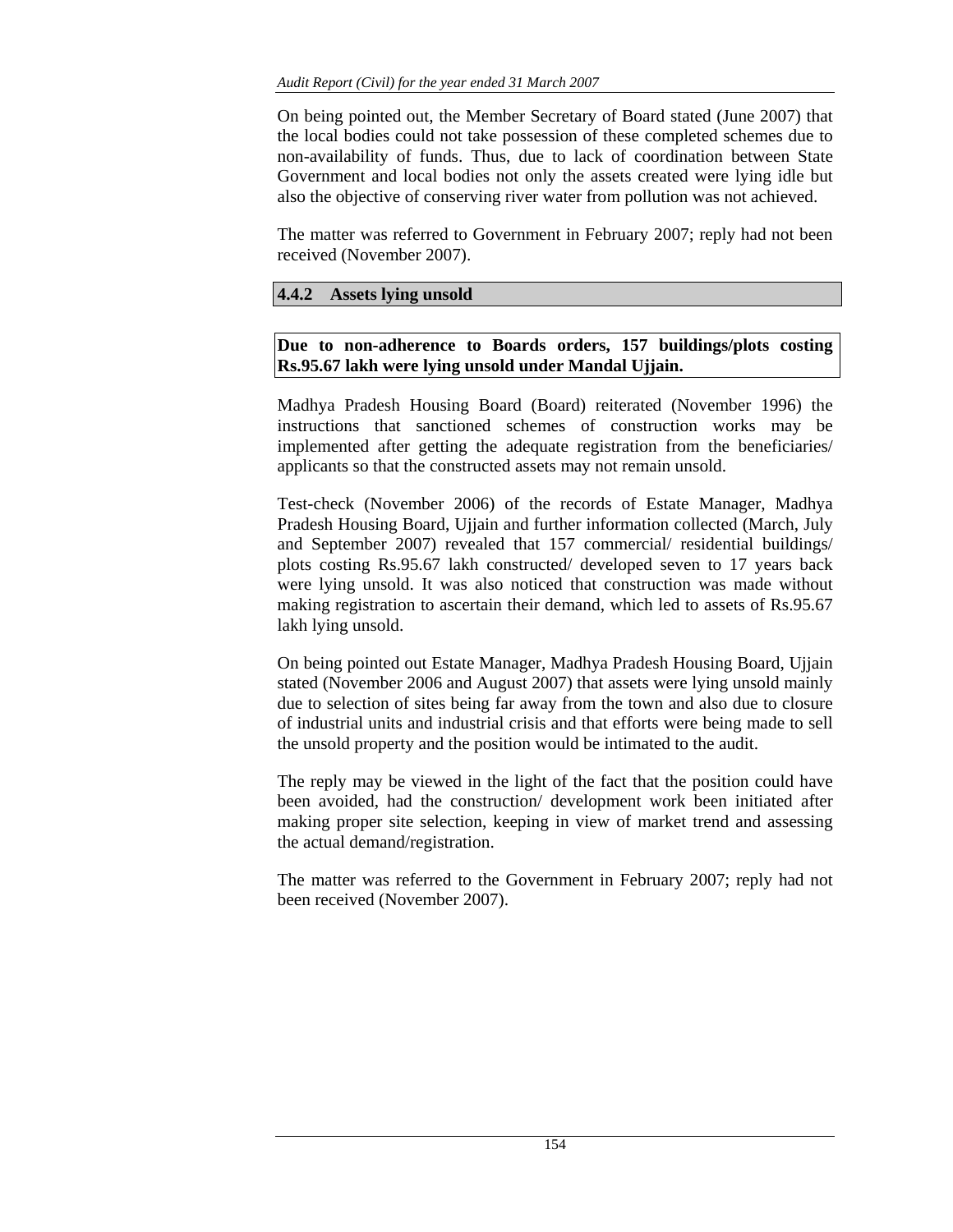#### **4.5 Regulatory issues and other points**

#### **Forest Department**

#### **4.5.1 Excess payment of Rs.54 lakh on account of share of benefit paid to Joint Forest Management Committees**

### **Incorrect computation of profit from sale proceeds of timber led to excess payment of Rs.54 lakh.**

As part of benefit sharing, the Government decided (February 2005) to spend 10 *per cent* of the net profit<sup>15</sup> earned from production of timber for Joint Forest Management. Eighty *per cent* of this amount was to be disbursed directly to the Joint Forest Management Committees (JFMCs). The budget for this purpose was allotted (February 2006) for the period from 2001-02 to 2003-04.

Scrutiny of records of the office of the Divisional Forest Officer (General), Harda revealed (October 2006) that an amount of Rs.2.95 crore was disbursed to JFMC in March 2006 on account of sharing of profit from sale of timber for the year 2002-03. On the basis of revenue figures reported by Divisional Forest Officer (Production) Harda, the amount that was actually to be disbursed to JFMCs worked out to Rs.2.41 crore instead of the disbursed amount of Rs.2.95 crore. As a result, there was an excess disbursement of Rs.54 lakh to the committees. Excess payment was made by the Divisional Forest Officer (General), Harda because of using incorrect amount of revenue of Rs.49.41 crore from sale of timber. The correct amount of revenue was Rs.42.64 crore as intimated by DFO (Production) (May 2005).

On this being pointed out by audit, the Divisional Forest Officer (General), Harda stated that the net revenue of Rs.49.41 crore was worked out after deducting the revenue of Rs.7.04 crore pertaining to another forest division (DFO Hoshangabad) from the total revenue of Rs.56.45 crore as intimated by the Divisional Forest Officer (Production) Harda.

The reply was not tenable as the figures reported by DFO (Production), Harda in May 2005 were Rs.13.48 crore and Rs.56.12 crore respectively. The correct amount of net revenue from sale of timber for Harda division was, therefore,  $Rs.42.64$  (56.12 – 13.48) crore instead of  $Rs.49.41$  crore as calculated by DFO (General), Harda.

*<sup>15</sup> The net profit, as per order dated February 2005 was to be calculated by deducting the following expenditure from the sale proceeds of timber and bamboo:(i) All taxes/cess payable on the sale of timber and bamboo, (ii) Expenditure of all items of work in respect of production forest divisions and items relating to production in respect of territorial forest divisions (including pay and allowances), (iii) 50 per cent of all expenditure of non-plan of territorial forest divisions, (iv) Expenditure on regeneration and (v) Revenue obtained from exploitation in submerge area.*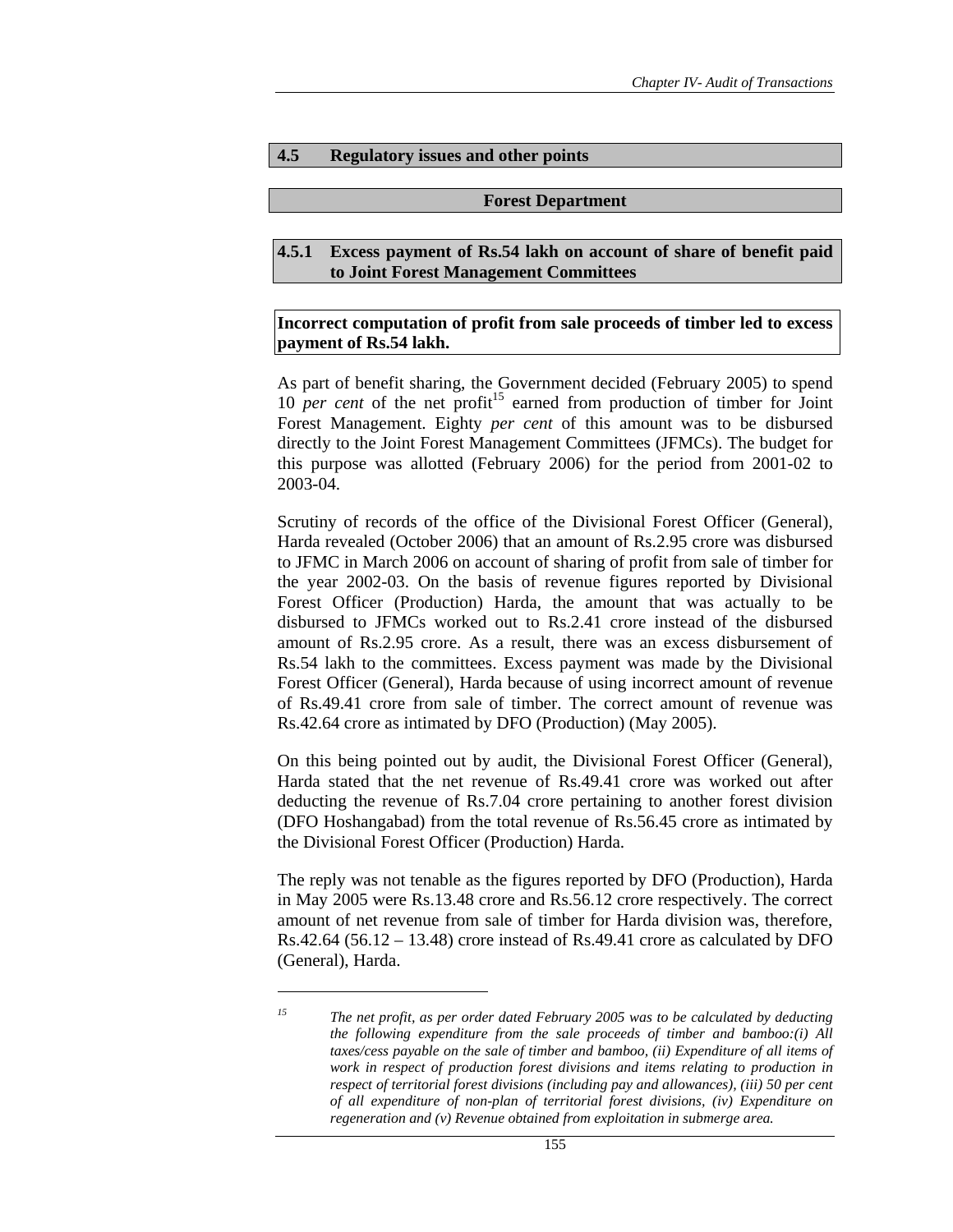The matter was referred to the Government and Principal Chief Conservator of Forests in March 2007; reply had not been received (November 2007).

## **Home Department**

# **4.5.2 Non-recovery of rent**

# **Rent amounting to Rs.5.46 crore was not recovered from unauthorised occupants.**

Bhopal Sthit Shaskiya Awas Avantan Niyam 2000 (Bhopal based residential allotment rule 2000) provides that in case of unauthorised retention of Government accommodation, the allotment officer should submit reports to the competent authority to take action under Madhya Pradesh Lok Parisar (Bedakhlee) Adhiniyam 1974. Proceeding for realisation of rent at the double of the prevailing market rate for the period of unauthorised occupancy was also to be initiated.

Test-check (November 2006) of the records of the Director, Sampada Madhya Pradesh Bhopal (Director) and further information collected in June 2007 revealed that as per status report submitted (April 2007) alongwith affidavit in Hon'ble Supreme Court, although action was completed for vacation/ regularisation of Government accommodation for 266 employees but the dues amounting to Rs.2.42 crore towards penal rent due on 30 November 2006 could not be recovered. Further, in 69 cases though notices were given to employees but the dues amounting to Rs.1.79 crore as penal rent due on 30 November 2006 could not be recovered so far (April 2007).

Similarly realisation of Rs.1.25 crore for the period upto June 2007 was also reported pending from 24 press pool occupants according to the prescribed norms/ regulation of the Niyam for unauthorised retention of Government accommodation.

On being pointed out Director stated (November 2006 and June 2007) that the list of defaulters had been sent to the Executive Engineer (EE), Public Works Department, New Division Bhopal who is authorised to recover the dues outstanding on account of pending rent. The reasons for not taking action to cancel the allotment and get the quarters vacated were however not intimated. The EE PWD stated (August 2007) that demand letters were issued from time to time and RRCs are being issued to recover the dues from unauthorised occupants and from those who already vacated the quarters.

Thus due to lack of coordination between Director Sampada and Executive Engineer PWD and their lackadaisical approach the Government was deprived from receipt of rent of Rs.5.46 crore.

The matter was referred to the Government in February 2007; reply had not been received (November 2007).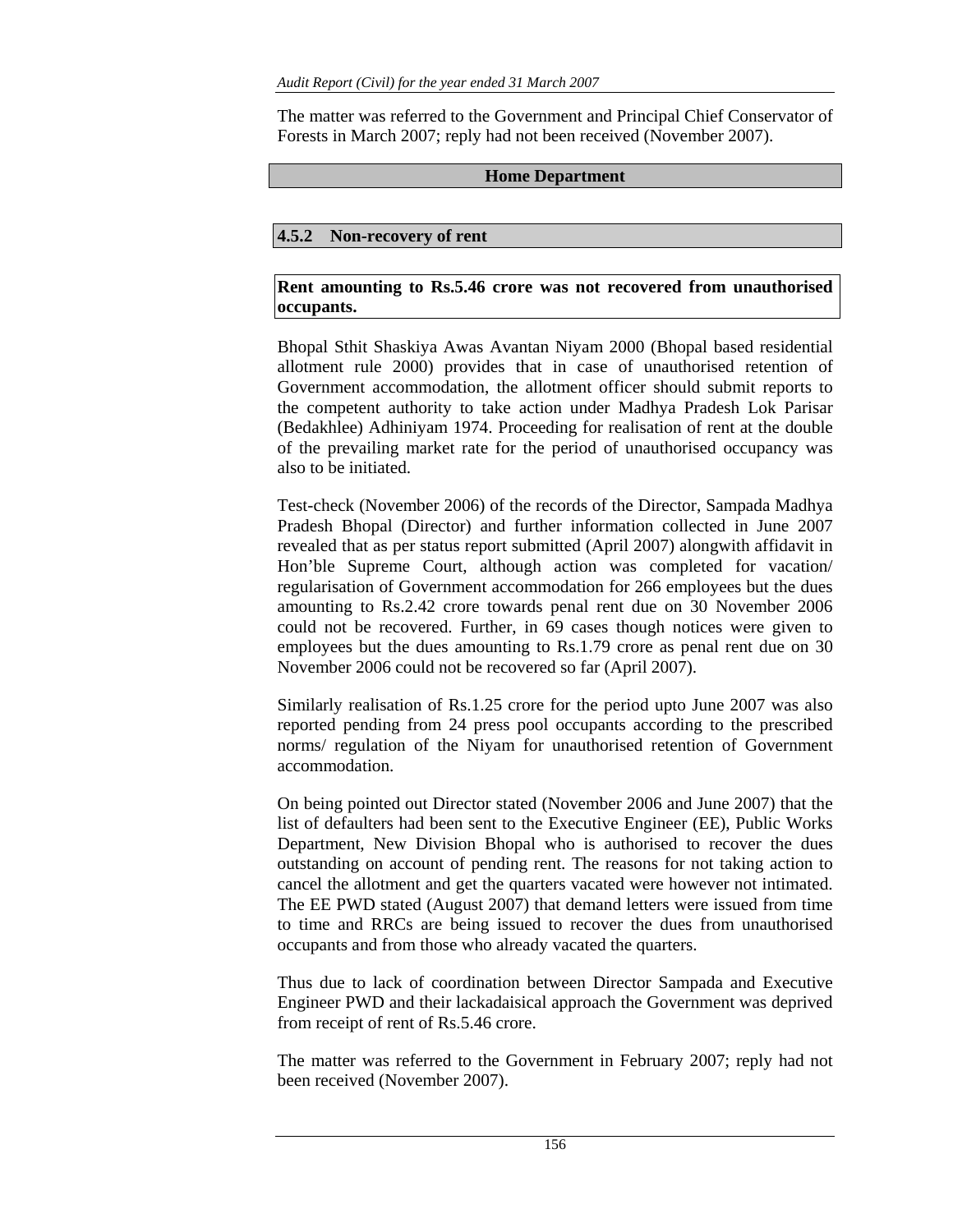#### **Horticulture Department**

#### **4.5.3 Non-utilisation of funds due to delayed registration of suppliers**

**Delayed registration of suppliers for drip/sprinkler sets resulted in noncoverage of targeted area for irrigation and non-utilisation of Rs.2.82 crore.** 

With a view to expand the irrigated area by drip/sprinkler irrigation, Government of India (GOI) launched (January 2006) a Centrally Sponsored Scheme on Micro Irrigation under which 40 *per cent* of the cost of micro irrigation (MI) (excluding cost for demonstration which was to be borne fully by the GOI) was to be borne by the GOI, 10 *per cent* by the State Government and the remaining 50 *per cent* by the beneficiary. Any balance of grant that remained unspent during the financial year was to be refunded to the GOI at the end of financial year. For timely utilisation of assistance, registration of suppliers of MI system was to be done by the State Micro Irrigation Committee and intimated to all district units.

Test-check (April 2007) of records of Commissioner-cum-Director, Horticulture, Madhya Pradesh Bhopal (Director) revealed that against the administrative approval (March 2006) of Rs.14.39 crore for the year 2005-06, the Government of India released (March 2006) Rs.5.70 crore (Drip irrigation: Rs.5.47 crore; Sprinklers: Rs.0.23 crore) and the State Government contributed its share of Rs.1.43 crore (August 2006) totalling to Rs.7.13 crore for covering 3,498 hectare area for irrigation by drip/sprinklers.

It was further observed that the registration of the MI system suppliers was delayed by the State Micro Irrigation Committee (MIC) and finalised in October-November 2006 which ultimately delayed the utilisation of assistance. Even after expiry of twelve months from receipt of Central assistance an amount of Rs.4.31 crore only could be utilised covering 3,057 hectare area and Rs.2.82 crore (Rs.2.25 crore Central assistance + Rs.0.57 crore State assistance) was lying in the Bank accounts of various DMICs. Thus, the delayed selection of MI system suppliers led to non-utilisation of Rs.2.82 crore and non-achievement of covering 441 hectare for irrigation till March 2007.

On being pointed out the Commissioner stated that non-utilisation of fund was due to delay in finalisation of list of suppliers as the terms and conditions with suppliers could not be finalized on time, non holding of SMIC meetings timely and due to lack of interest of beneficiaries in bank loans.

Reply indicates that neither the State Micro Irrigation Committee had finalised the list of MI system manufacturers in time despite the receipt of assistance from Government of India in March 2006 nor the department took interest in arranging demonstration etc. for popularising the scheme and in helping the beneficiaries in getting bank loans etc. which resulted in non-utilisation of funds.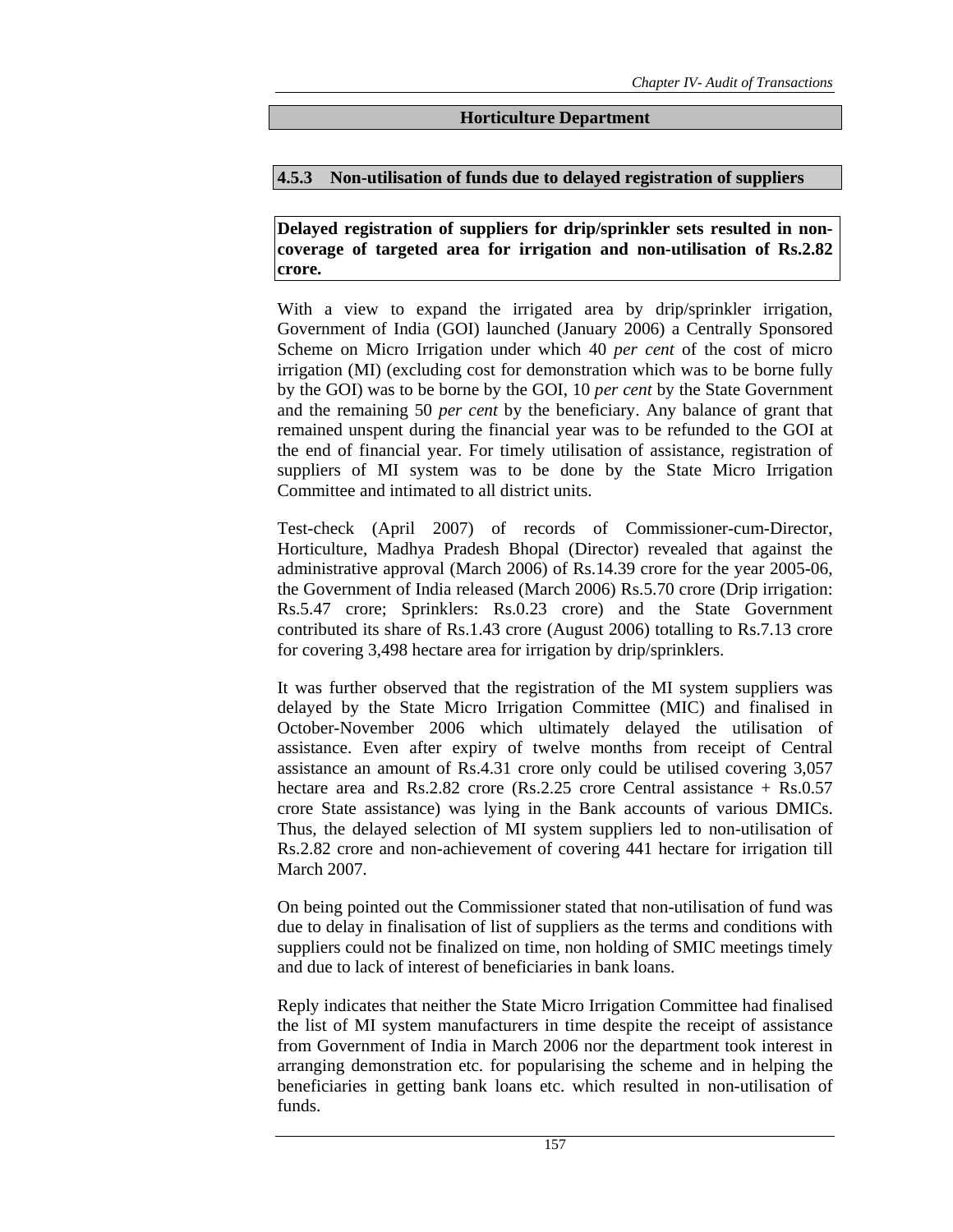The matter was referred to the Government in May 2007; reply had not been received (November 2007).

## **Public Works Department**

## **4.5.4 Irregular execution of work contrary to the specifications**

**Semi Dense Bituminous Course (SDBC) was executed directly over single coat surface dressing, a wearing course instead of a bituminous bound base course resulted in execution of work costing Rs.74.90 lakh contrary to the road specifications***.* 

Clause 508.1 of Road specifications issued by the Ministry of Road Transport & Highways (MORT&H) provide that final wearing course of Semi Dense Bituminous Concrete (SDBC) should be laid on previously prepared bituminous bound base.

Scrutiny in audit revealed (October 2006) that contrary to the above specifications, the work of upgradation of Basoda-Jarod-Sironj Road (km 1 to 29) sanctioned under Mandi funds in Vidisha, single coat surface dressing (SD) was laid in a area of freshly executed 97,446 sq.m/ of Water Bound Macadam (WBM) course that was finally followed by 25 mm thick SDBC without a bituminous bound base course. This resulted in irregular execution of SDBC amounting to Rs.74.90 lakh.

On this being pointed out, the Executive Engineer, Public Works Department Division, Vidisha stated (October 2006) that the work was executed as per the technical sanction accorded by competent authority.

The reply is not tenable as the execution of work was contrary to the MORT&H specifications as well as technical sanction. Moreover, the utmost aim of restoring the condition of the road to the specified line and grades as per the technical report of the work remained defeated after spending Rs.3.20 crore.

The matter was referred to Government in March 2007; reply had not been received (December 2007).

#### **School Education Department**

# **4.5.5 Unauthorised drawal of salary of excess staff**

**Drawal of salary to staff in excess of sanctioned strength resulted in unauthorised expenditure of Rs.1.13 crore.** 

State Government in its General Administration Department memorandum of May 1999 directed all departments that salary of staff in excess of sanctioned strength shall not be drawn and in case of excess drawal, disciplinary action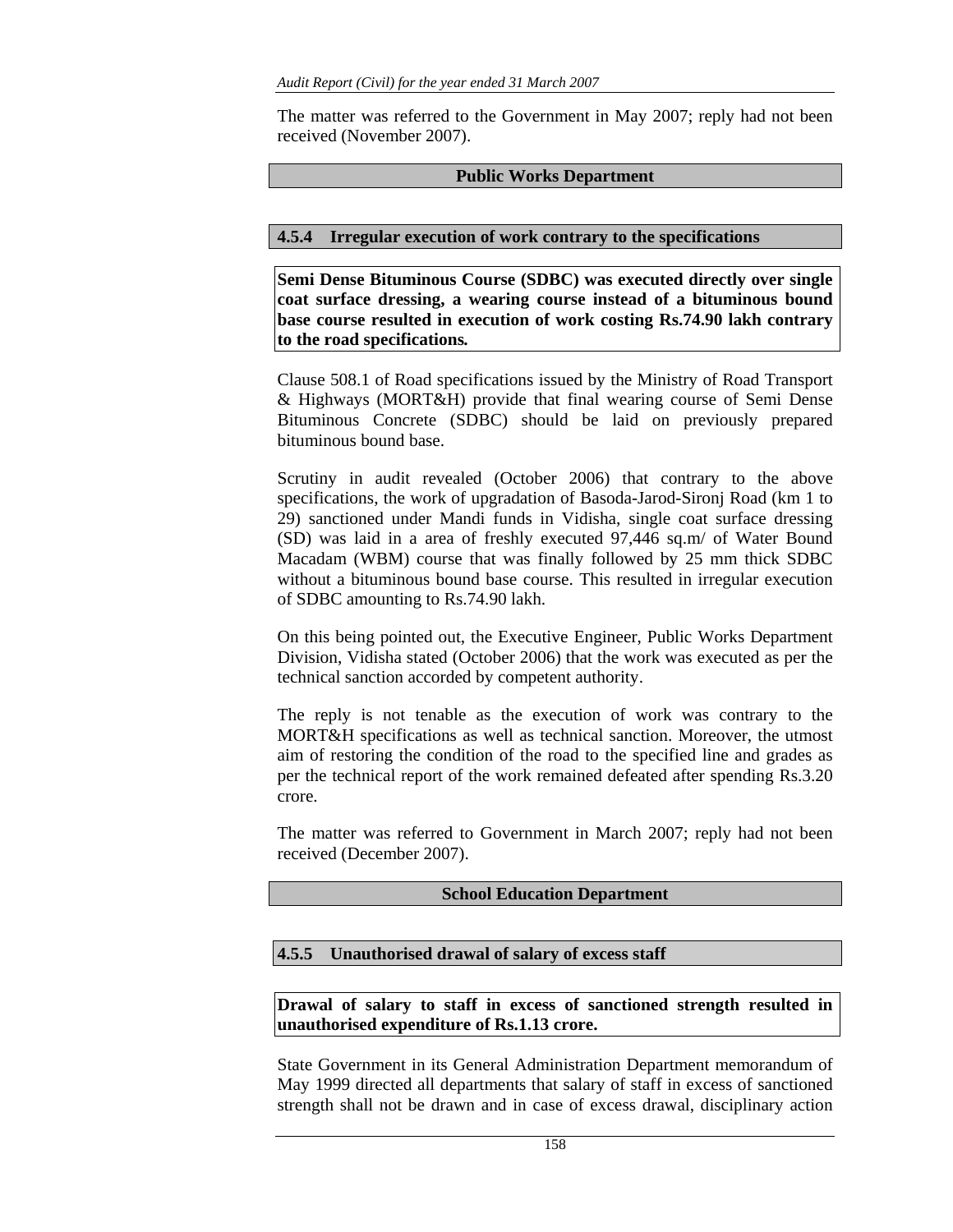must be taken against such drawing and disbursing officers. Government further reiterated (August 2000) that attachment of personnel must be withdrawn by 10 September 2000. Rule 256 (1) of MP Treasury Code Volume I and instructions issued (July 1976) by the Finance Department also provide that the DDO should indicate the sanction number, date and sanctioned strength of each pay scale in the pay bill for check by the Treasury Officer.

Test-check (November 2006) of records of drawal of pay and allowances of Primary/ Middle Schools under control of Principal, Maharani Laxmi Bai Girls Higher Secondary School, Chhatarpur and further information collected in May 2007 and November 2007 revealed that against sanctioned strength of 32 Assistant Teachers, 56 were working in 14 Middle / Primary Schools in the city area of the district, which not only resulted in unauthorised drawal of salary amounting to Rs.1.13 crore during the period 2001-07 but also deprived the children of other schools in rural areas of the district from intended education.

Treasury Officer Chhatarpur on enquiry for such unauthorised payment, stated (May 2007) that the Principal had not recorded the sanctioned strength in the pay bills and assured to insisted upon in future. The reply of Treasury Officer was not acceptable as pay bills incomplete in any respect, should have not been passed and paid. Thus Treasury Officer also failed to comply with the codal provisions.

On being pointed out in audit the Principal stated (November 2007) that from May 2007 drawal of pay and allowances of excess staff being paid from other institutions (May 2007) where vacancies existed but the working of teachers in excess of sanctioned strength continued (November 2007).

The matter was referred to the Government in December 2006 and March 2007; reply had not been received (November 2007).

# **Water Resources Department**

#### **4.5.6 Irregular transfer of external assistance to Public Accounts**

**External assistance of Rs.26.33 crore was drawn without actual execution of work and was kept in personal deposit accounts to avoid lapse of fund.** 

Balance work of Rajghat Canal Project funded by Japan Bank for International Co-operation (JBIC) with a loan of Rs.421.08 crore was sanctioned in April 1997 and the last extended date of completion of the project was May 2006. The loan was given on reimbursement basis subject to documental evidence of the date and amount of payment made to the contractor against the work executed. The project was incomplete as of November 2006.

Rule 487 of Madhya Pradesh Treasury Code Volume - I (Code) lays down that no deposit account should be opened in the treasury in the name of any Government servants of Works Department instead all sum payable into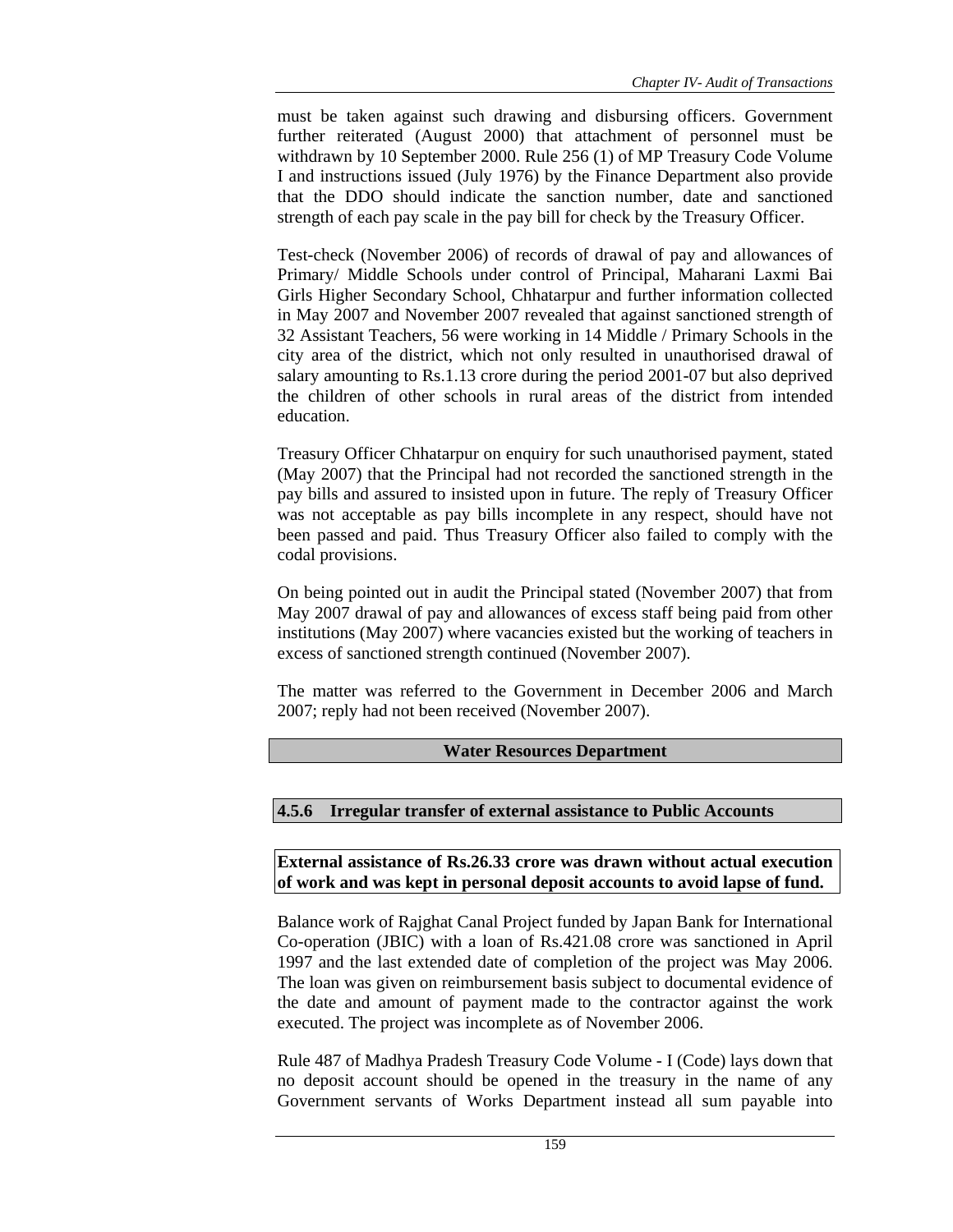treasury must be credited to that department. Rule 284 of the Code ibid also provided that no advance should be drawn from the treasury without immediate requirement merely to prevent lapse of budget grants.

Scrutiny in audit (July 2006) revealed that in violation of the above provisions Water Resources Department (WRD), in consultation with the Finance Department (FD) decided (28 March 2006) to withdraw unspent JBIC fund Rs.43.30 crore and to deposit in Personal Deposit (PD) accounts in the name of the seven Executive Engineers (EEs) for utilization in subsequent year. Accordingly, Rs.26.33 crore was drawn by debit to final head of account under JBIC fund by preparing anticipatory bills (without actual execution of work) based on fictitious quantities of items. The cheques drawn in favour of the contractors were deposited into PD accounts through challans. These anticipatory bills were incorporated in the monthly accounts that were rendered to Accountant General (AG), Accounts & Entitlement (A&E). Subsequently, on actual execution of works, fresh bills were prepared and Rs.17.88 crore were paid to the contractors out of PD accounts during 2006- 07. Rupees 8.45 crore was still lying in PD accounts. This is a departure from the agreed terms and conditions of the loan.

Moreover, the concurrence of the AG was not obtained to operate PD account and the operative period of PD accounts was not specified.

Further, Madhya Pradesh works Department Manual clearly stipulates that funds should not be expropriated from Plan to Non-plan head or vice versa. Even then an advance of Rs.3.06 crore was also drawn (2005-06) by all the seven EEs of Rajghat Canal Project from JBIC funds and kept in PD accounts for making payment to Water Users Associations (WUAs) for maintenance of canals during next financial year (2006-07) as instructed (29 March 2006) by the Chief Engineer (CE) under the authority of Empowered committee. Though Rs.2.81 crore was disbursed to WUAs but the entire amount remained unspent at the end of the year. The diversion of project funds for maintenance allowance was a breach of financial discipline.

The EE admitted (July 2006) that this was done under direction of the Government. He further stated that the anticipatory paid vouchers were already submitted to the AG (A&E) and to avoid duplication of account, vouchers paid from PD accounts were not sent to AG.

The matter was referred to Government in March 2007; reply had not been received (December 2007).

#### **General**

# **4.5.7 Failure to enforce accountability and protect the interests of Government**

Principal Accountant General (Civil and Commercial Audit), Madhya Pradesh, Gwalior (PAG) and Accountant General (Works and Receipt Audit), Madhya Pradesh, Bhopal (AG) conduct periodical audit of the Government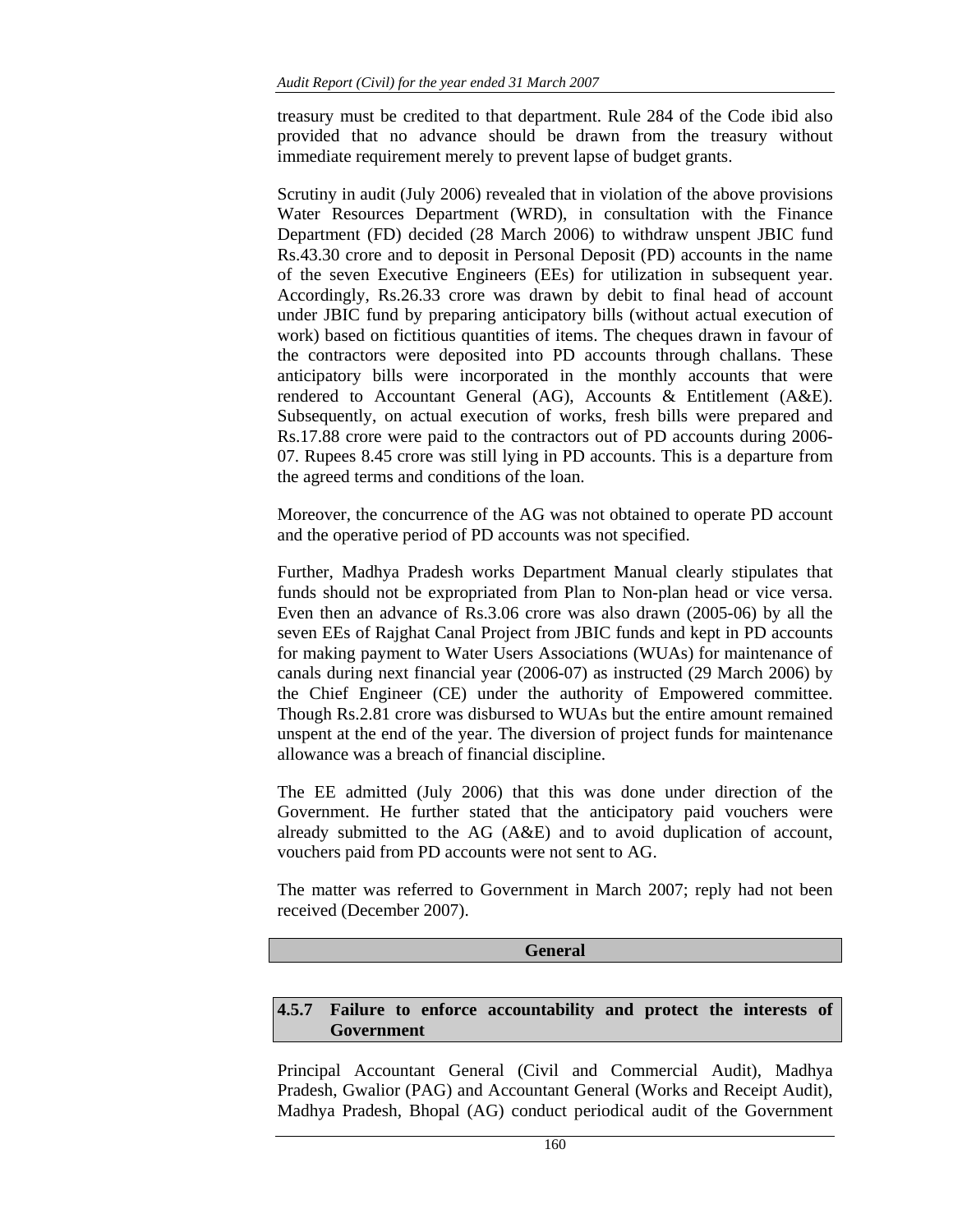departments to test-check, inter-alia, the transactions and verify the maintenance of important accounting and other records as per prescribed rules and procedures. Irregularities detected during audit are reported through Inspection Reports (IRs) to ensure rectificatory action in compliance of the prescribed rules and procedures and accountability for the deficiencies, lapses. The Heads of Offices and next higher authorities are required to comply with the observations contained in the IRs and rectify the defects with the omissions promptly and report their compliance to the PAG/AG. The PAG/ AG also brings serious irregularities to the notice of the Heads of Departments. A half-yearly report of pending IRs is sent to the Principal Secretary/ Secretary of the Department to facilitate monitoring of the audit observations in the pending IRs.

Inspection Reports issued by PAG upto March 2007 pertaining to Civil Departments (except Forest Department, Public Works Department, Public Health Engineering Department and Water Resources Department) disclosed that 20,706 paragraphs relating to 8,387 Inspection Reports remained outstanding as on 30 September 2007. This includes 7,288 paragraphs of 3,677 Inspection Reports outstanding for more than six years. Department-wise and year-wise position of outstanding Inspection Reports and paragraphs in respect of some selected departments was as shown in **Appendix-4.3***.*

Similarly Inspection Reports issued by AG upto December 2006 pertaining to 646 divisions/offices of Forest, Water Resources, Public Works, Public Health Engineering, and other Works<sup>16</sup> Departments under Government of Madhya Pradesh disclosed that 15,127 paragraphs relating to 3,436 IRs are outstanding since 1996-97 to the end of June 2007. Department wise position of the outstanding IRs and paragraphs is also shown in **Appendix-4.4.** Of these, 1,092 IRs containing 4,456 paragraphs had not been settled for more than 10 years. Even the initial replies, which were required to be received from the Heads of the Offices within six weeks from the date of issue of IR were not received in respect of 515 divisions/offices for 2,454 IRs and 11,339 paragraphs issued between January 1988 and December 2006.

A review of the IRs which were pending owing to non-receipt of replies revealed that the Heads of the Offices (whose records were audited by the PAG) and the Heads of Departments did not send any reply to a large number of IRs/paragraphs indicating their failure to initiate action in regard to the defects, omissions and irregularities pointed out in the IRs. The Principal Secretary/ Secretaries of the Departments who were informed of the position through half yearly reports also did not ensure that the concerned offices of the Department took prompt and timely action.

Some types of irregularities brought out in outstanding Inspection Reports of Social Justice, Public Health and Family Welfare, Panchayat and Rural Development and General Administration departments for the year 2006-07 were as shown in **Appendix-4.5.**

*<sup>16</sup> Other Works Departments include Narmada Valley Development, Housing and Environment, Bhopal Gas Rahat (Relief and Rehabilitation) and Panchayat & Rural Development Department (MPRRDA).*